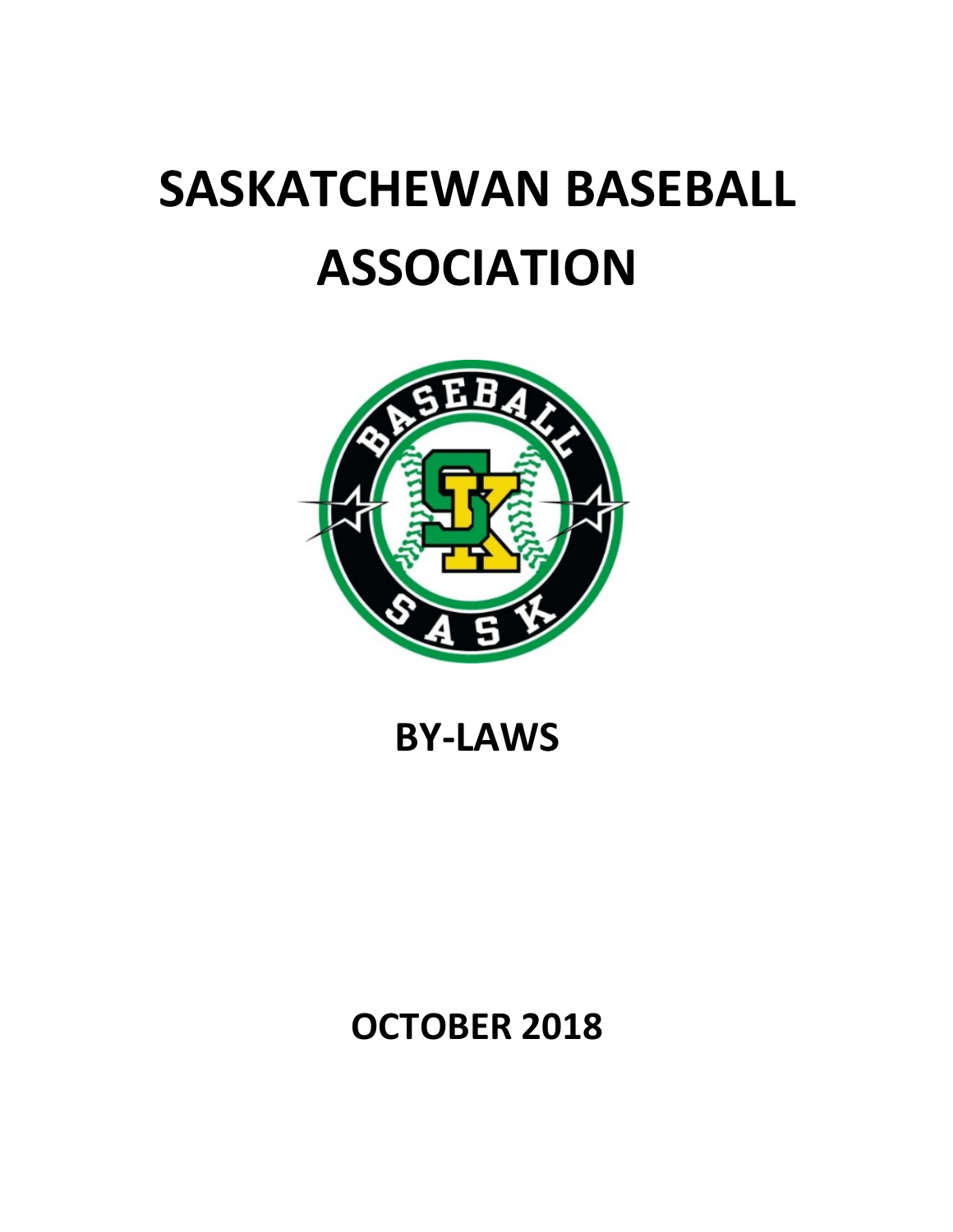# **By-law No. 1**

**A by-law relating generally to the conduct of the affairs of the Saskatchewan Baseball Association, Inc.**

(the "Association")

# **Table of contents**

- Section 1 General
- Section 2 Membership
- Section 3 Classes of Membership
- Section 4 Termination of Membership
- Section 5 Suspension of Member by Board of Governors
- Section 6 Meetings of Members
- Section 7 Notices
- Section 8 –Votes to Govern
- Section 9 Quorum
- Section 10 Annual General Meetings
- Section 11 Board of Governors
- Section 12 Board of Representatives
- Section 13 Zone Boards
- Section 14 Rules of Order
- Section 15 Committees
- Section 16 Officers
- Section 17 Invalidity of any Provisions of this by-law
- Section 18 Omissions and Errors
- Section 19 Indemnity
- Section 20 Remuneration
- Section 21 Dispute Resolution
- Section 22 Effective Date
- Section 23 Documents of Policy
- Appendix A Organizational Chart
- Appendix B Administration of the Association
- Appendix C Committees
- Appendix D Zone Committees
- Appendix E Discipline of Membership by Commissioner or Board of Governors
- Appendix F Saskatchewan Baseball Association Code of Conduct- Umpires
- Appendix G Office Staff Responsibilities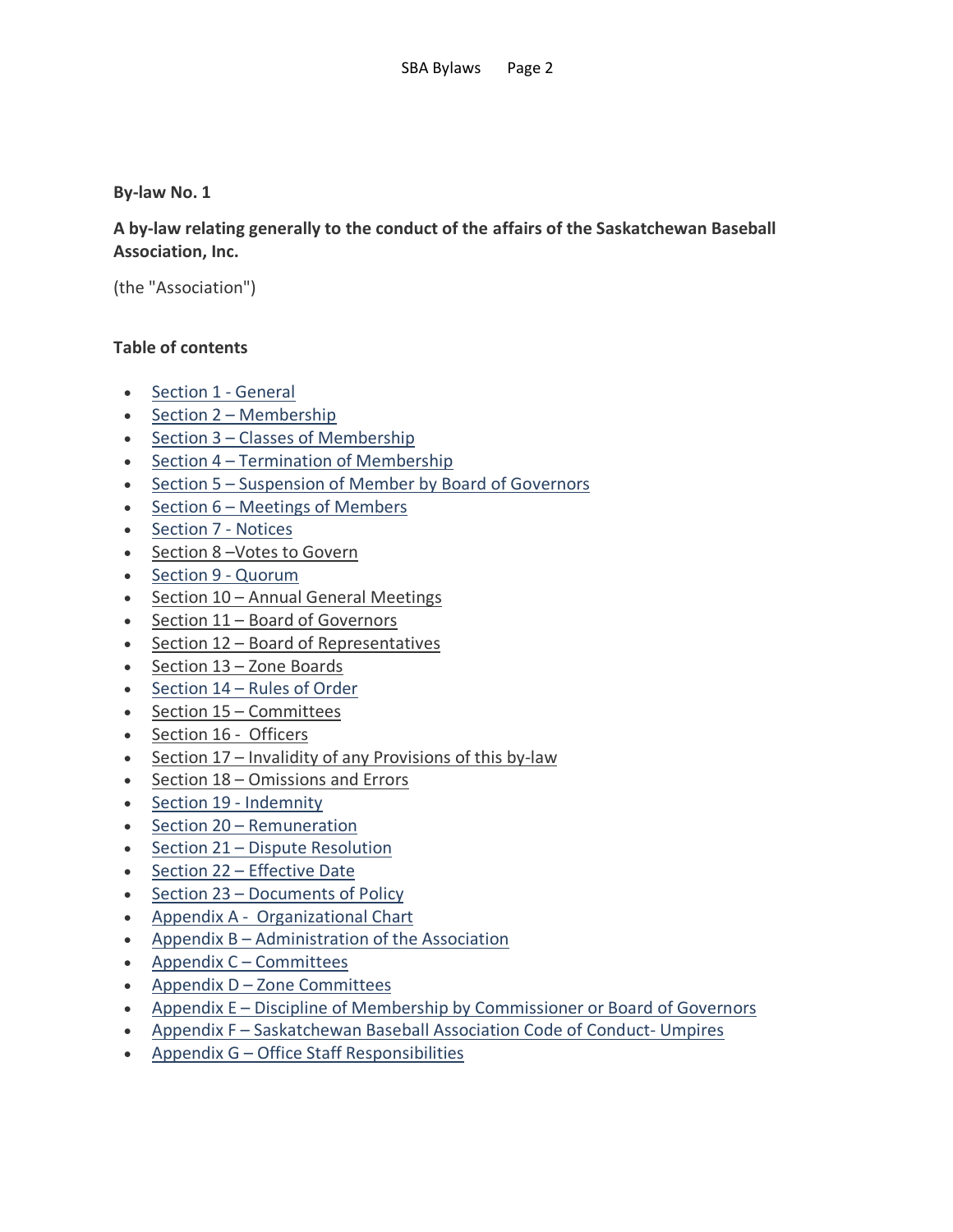# **Section 1 – General**

# **1.01 Purpose and Objectives of the Association**

The purpose and objectives of the Association include:

- (a) to encourage individuals of all ages and genders to participate in the sport of baseball at the level of their ability and choice;
- (b) to foster, coordinate and improve the sport of baseball in Saskatchewan;
- (c) to encourage the qualities of sportsmanship, honesty, loyalty and respect for authority and property among participants in the sport of baseball.

# **1.02 Definitions**

In this by-law and all other by-laws of the Corporation, unless the context otherwise requires:

- a. "Act" means the *Non Profit Corporations Act SS 1995 c N 4.2* as amended including the Regulations made pursuant to the Act, and any statute or regulations that may be substituted, as amended from time to time;
- b. "Administration Manual" means the manual compiled in order that all existing programs, committees, and staff responsibilities could be assessed by any member of the Board of Governors.
- c. "Affiliate Member" means a person who qualifies for and applies for membership as an Affiliate, and pays the prescribed fee;
- d. "Appendices" means those documents annexed hereto for the purposes of establishing a common record, that describe or otherwise incorporate the exercise of these Bylaws (but are not Bylaws in their own right), and which may be amended or repealed from time to time by the Board by ordinary resolution;
- e. "Articles" means the original or restated articles of incorporation or articles of amendment, amalgamation, continuance, reorganization, arrangement or revival of the Association;
- f. "Awards Committee" means the Committee appointed by the Board for the purposes of identifying and qualifying suitable candidates for awards of the Association;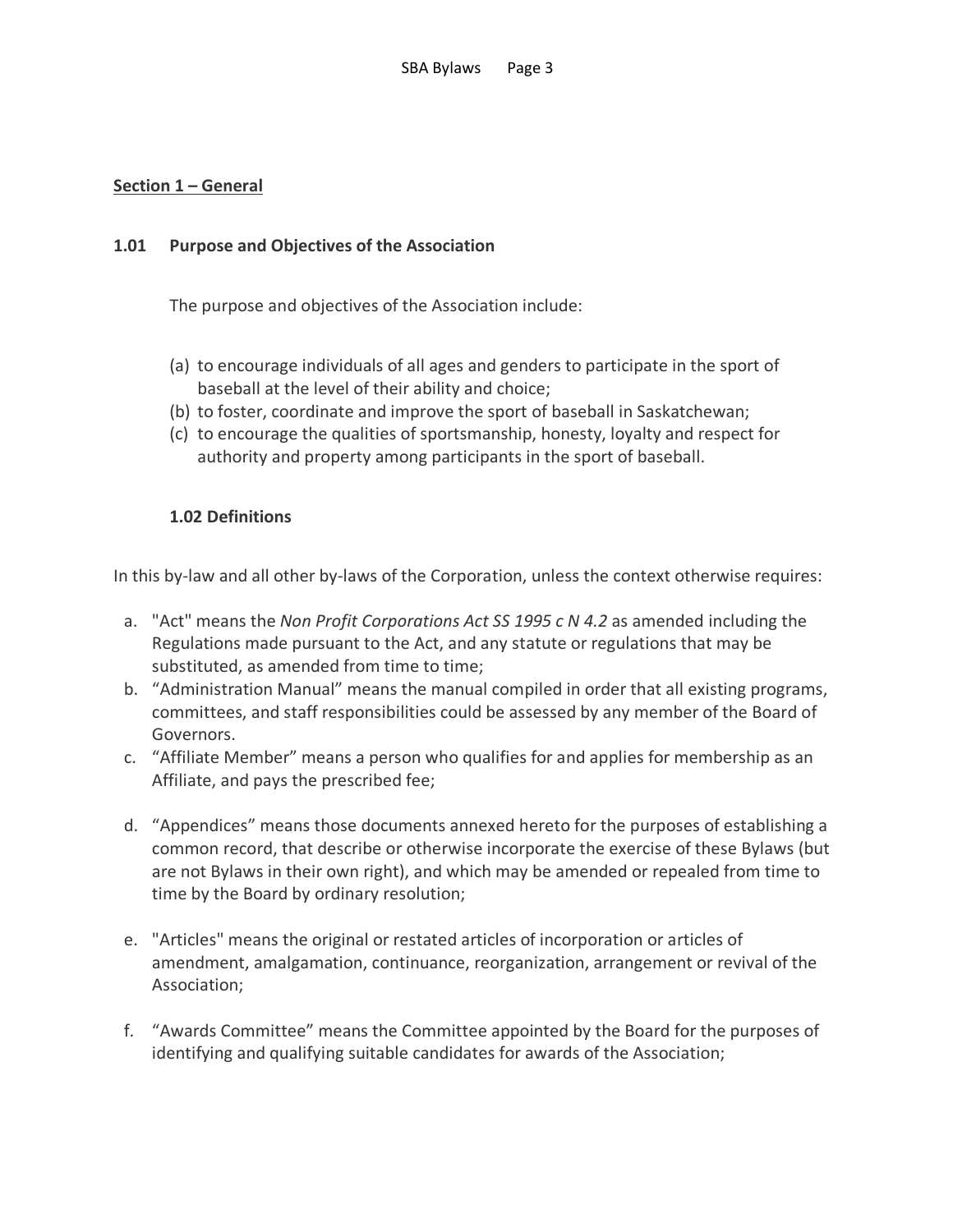- g. "Board" means the Board of Governors
- h. "Board of Governors" means the Board of Governors of the Association
- i. "Board of Representatives" means the Board of Representatives of the Association
- j. "By-law" means this by-law and any other by-laws of the Association as amended and which are, from time to time, in force and effect;
- k. "Coaching and Development Committee Chair" means the Member who has been appointed as the Chair of this Committee;
- l. "Commissioner for Baseball" means the person who has been appointed by the Board to serve as the Commissioner for Baseball for the Saskatchewan Baseball Association;
- m. "Executive Director" means the senior staff member of the Association who is responsible to the Board for the operations of the Association;
- n. "Governor" means a Member who has been elected to serve on the Board of Governors;
- o. "High Performance Director " means the senior staff member who is responsible for the delivery of elite programming to the Saskatchewan Baseball Association;
- p. "Honorary Member" means a person who qualifies for and is appointed by the Membership of the Association on the recommendation of the Awards Committee;
- q. "League" means an association of baseball teams in a particular age category, that compete against each other;
- r. "Officer or Officers" means those persons designated or elected to serve as the officers of the Association from time to time;
- s. "Member" means a Regular Member, and Affiliate Member or an Honorary Member.
- t. "Meeting of Members" includes an annual or a regular or a special meeting of Members;
- u. "ordinary resolution" means a resolution passed by a majority (for example more than 50%) of the votes cast on that resolution;
- v. "Past President" means the Member who last served the Association as its President;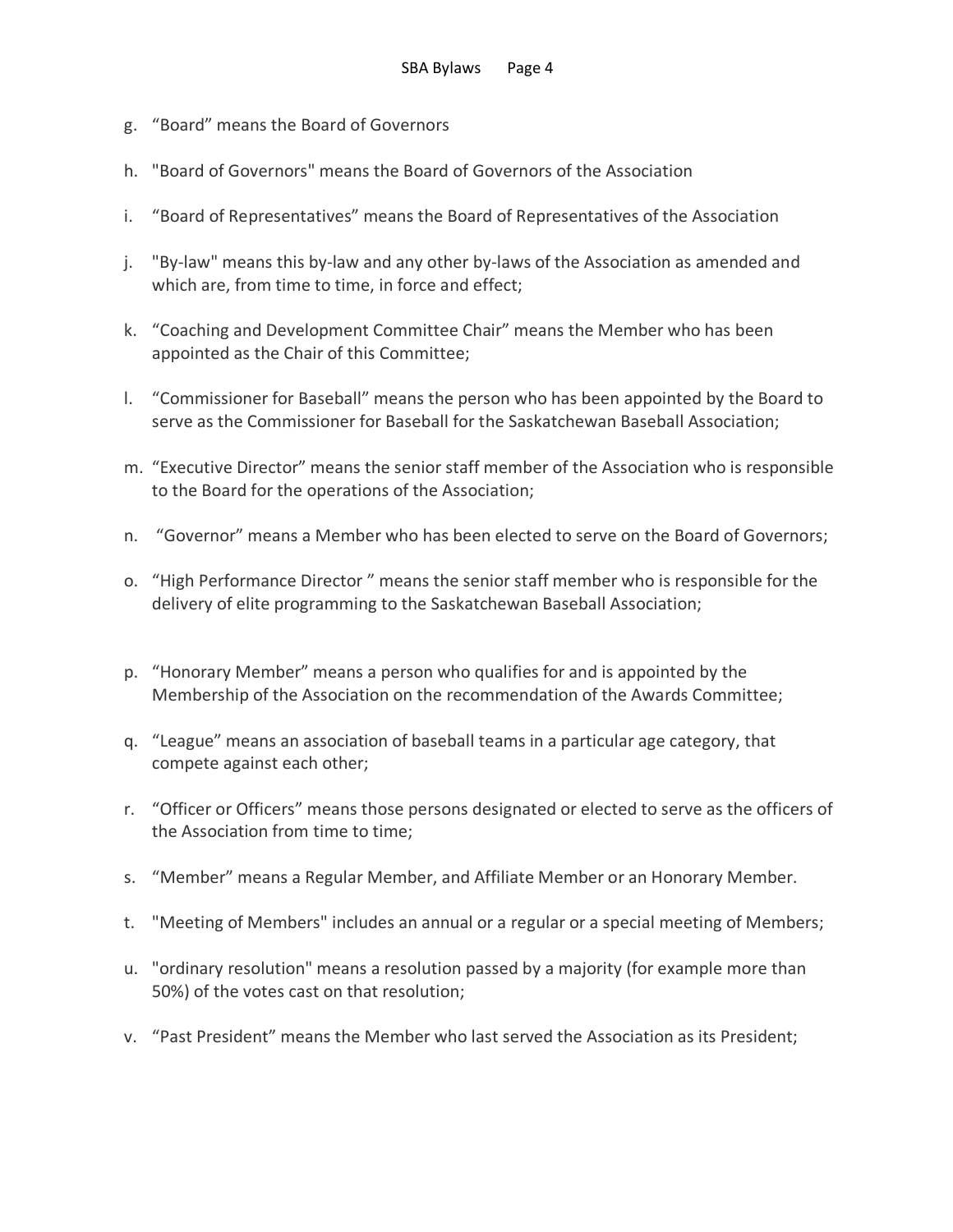- w. "Playoff Manual" means the document of practice and policy, produced by the Playoff Committee and reviewed and revised on an annual basis;
- x. "Playoff Chair" means the Member who is appointed as Chair of the Play Off Committee;
- y. "Provincial Head Office" means the offices of the Association where the Executive Director is resident in Regina;
- z. "Representative" means that person in a Zone who is elected or appointed to the Board of Representatives;
- aa. "Regulations" means the regulations made under the Act, as amended, restated or in effect from time to time;
- bb. "Regular Member" means a person who qualifies for and applies for membership as a Regular Member, and pays the prescribed fee;
- cc. "SBA or Baseball Sask" means the Saskatchewan Baseball Association
- dd. "SBA Policy" means practices and policies established by the Board from time to time, including those Appendices annexed hereto and made part hereof
- ee. "Sask Sport" means the Saskatchewan provincial sport governing body, of which Saskatchewan Baseball is a member organization;
- ff. "Signing Officer" means that person who is duly authorized to execute documents on behalf of and binding on the Association;
- gg. "Special resolution" means a resolution passed by a majority of not less than two-thirds (2/3) of the votes cast on that resolution.
- hh. "Team" means an organized group of baseball players who play together in a League
- ii. "Umpire Supervisor" means the Member who has responsibility as liaison between the Association and the Umpires Association
- jj. "Web site" means www.baseballsask.ca
- kk. "Zone" means a geographic area as recognized from time to time by Sask Sport. Baseball Sask only recognizes 8 Zones.
- ll. "Zone Governor" means the Member elected or appointed to represent a Zone at the Board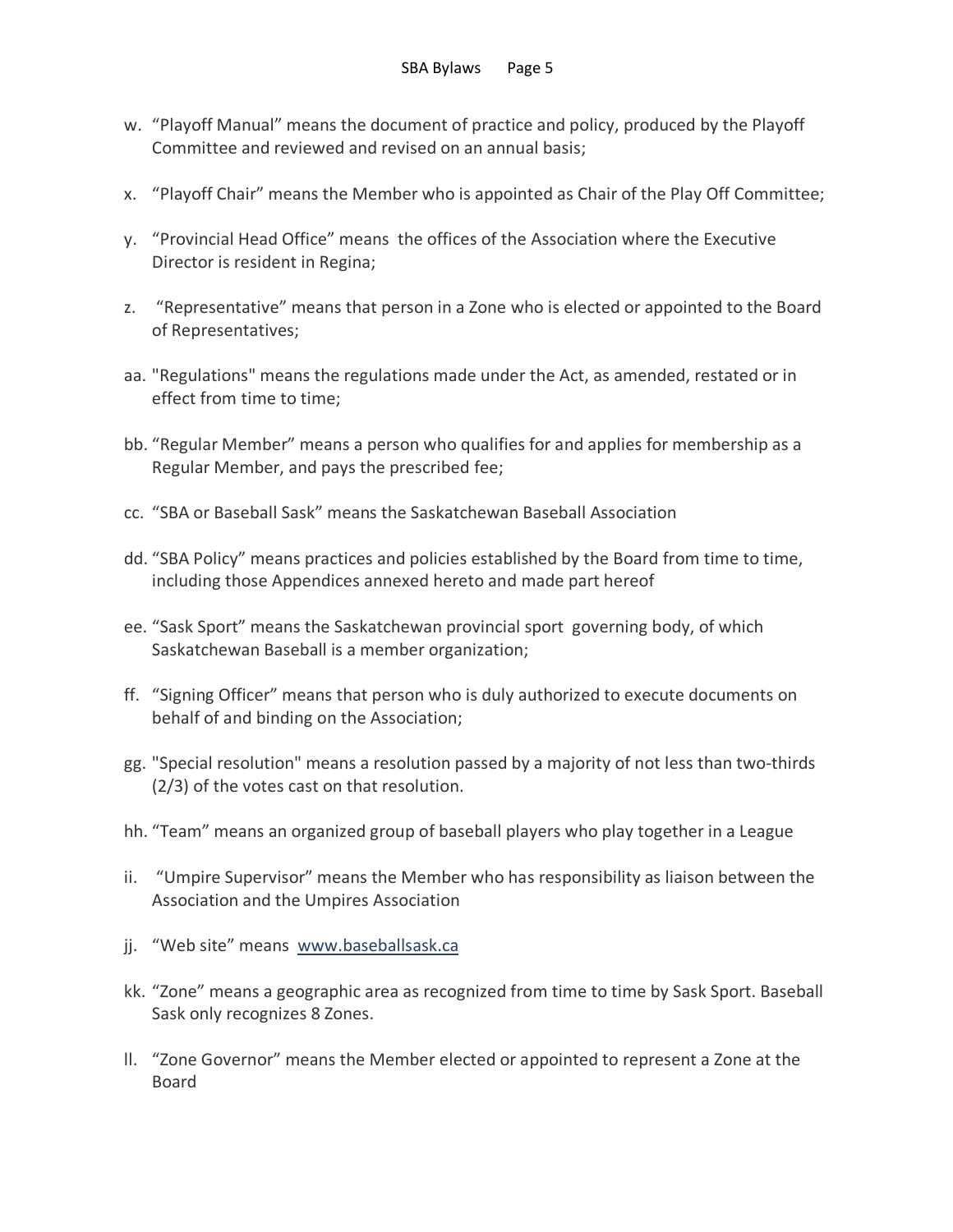mm. "Zone Representative" means a Member elected or appointed to represent a Zone at the Board of Representatives.

# **1.03 Interpretation**

In the interpretation of this by-law, words in the singular include the plural and vice-versa, words in one gender include all genders.

# **1.04 Corporate Seal**

The Association may have a corporate seal in the form approved from time to time by the Board. If a corporate seal is approved by the Board, the Executive Director of the Association shall be the custodian of the corporate seal.

# **1.05 Execution of Documents (Signing Authority)**

Deeds, transfers, assignments, contracts, obligations and other instruments in writing requiring execution by the Association may be signed by any two (2) of its duly authorized Signing Officers. In addition, the Board may from time to time direct the manner in which and the person or persons by whom a particular document or type of document shall be executed. Any person authorized to sign any document may affix the corporate seal (if any) to the document. Any signing officer may certify a copy of any instrument, resolution, by-law or other document of the Association to be a true copy thereof.

# **1.06 Financial Year End**

The financial year end of the Association shall end annually on December 31st.

# **1.07 Banking Arrangements**

The banking business of the Association shall be transacted at such bank, trust company or other firm or Association carrying on a banking business in Canada or elsewhere as the Board of Governors may designate, appoint or authorize from time to time by resolution. The banking business or any part of it shall be transacted by the Executive Governor of the Association and any other Signing Officer, as may be required by the banking institution.

# **1.08 Annual Financial Statement**

The Association may, instead of sending copies of the annual financial statements and other documents to the Members, publish a notice on the SBA website to its Members stating that the annual financial statements and documents are available on line or are available at the Registered Office of the Association and any Member may, on request, obtain a copy free of charge at the registered office or by prepaid mail.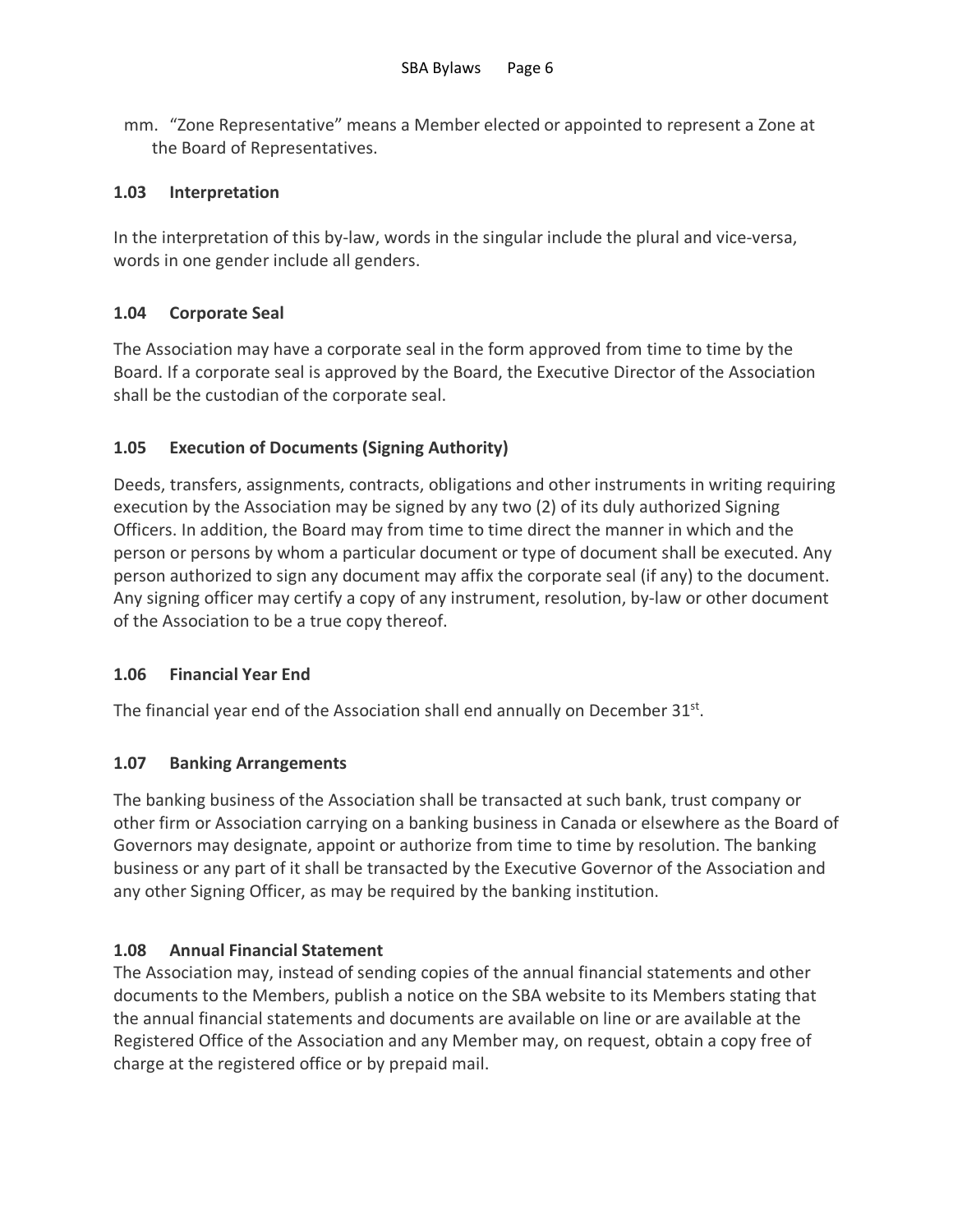# **Section 2 – Membership**

**2.01** Each of the following persons or entities shall be eligible for Membership in one of the Classes of Membership of the Association:

- (a) An individual who resides or whose permanent address is within the Province of Saskatchewan (and may include students whose course of study from time to time requires that they temporarily reside outside of the Province) and regardless of whether that individual is a player, coach, official or administrator;
- (b) A team that registers with the Association as a Team;
- (c) A league that registers with the Association as a League;
- (d) An Umpire regardless of place of residence

All of the above are subject to the approval of the Association as herein contemplated.

- **2.02** Each person or entity applying for membership in the Association shall do so on the form prescribed by the Association, and in compliance with the Handbook and Playoff Manual.
- **2.03** The Board of Governors of the Association may, by resolution, approve the admission of any applicants as Members of the Association according to the prescribed class herein described. Members may also be admitted in such other manner as may be prescribed by the Board by resolution.

In addition to and without limiting the generality of these Bylaws, the following conditions of Membership shall apply:

Each Member shall meet and adhere to the Objectives of the Association.

# **Section 3 – Classes of Membership**

**3.01** Subject to the Articles, there shall be three classes of Members in the Association, namely

**a) Regular Members**

A Regular Membership shall be available only to those persons who have applied and have been accepted for Regular Membership in the Association and have paid the prescribed fee on or before the prescribed date for payment.

The term of Regular Membership shall be annual, expiring on March 31 in the year following, subject to renewal in accordance with the policies of the Association.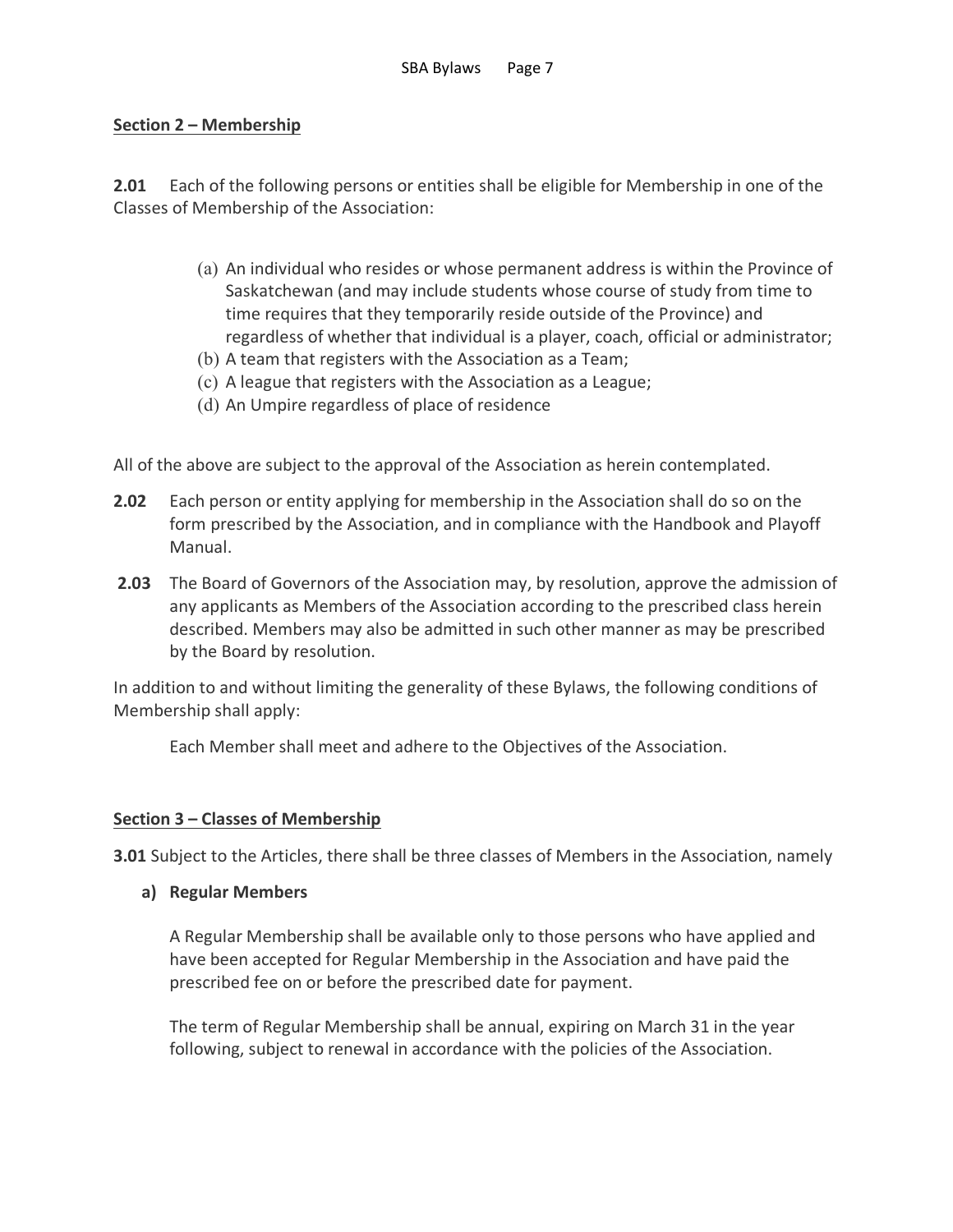Each regular member is entitled to receive notice of, attend and vote at all meetings of members.

Each member of the Board of Representatives shall become a Regular Member upon taking office and shall cease to be an active member upon ceasing to be a member of the Board of Representatives.

# **b) Affiliate Members**

An Affiliate Membership shall be available only to those persons who have applied and have been accepted for Affiliate Membership in the Association.

An Affiliate Member shall be entitled to receive notice of, and to attend meetings of the association, but shall not have the right to vote.

The term of Affiliate Membership shall be annual expiring on March 31 in the year following, subject to renewal in accordance with the policies of the Association.

# **c) Honorary Members**

An Honorary Membership shall be available only to those persons who have been so designated for Honorary Membership in the Association by the Association.

An Honorary member shall be entitled to receive notice of, and to attend meetings of the association, but shall not have the right to vote.

# **3.02 Membership Dues**

Members shall be notified in writing of the Membership dues at any time payable by them and, if any are not paid within one (1) calendar month of the Membership renewal date, the Members in default shall automatically cease to be Members of the Association.

# **Section 4 - Termination of membership**

**4.01** A Membership in the Association is terminated when:

- a. the Member dies, or, in the case of a Member that is an Association or as otherwise defined as a Member, the said entity is dissolved;
- b. a Member fails to maintain any qualifications for Membership described in Section 2 (1) of these by-laws;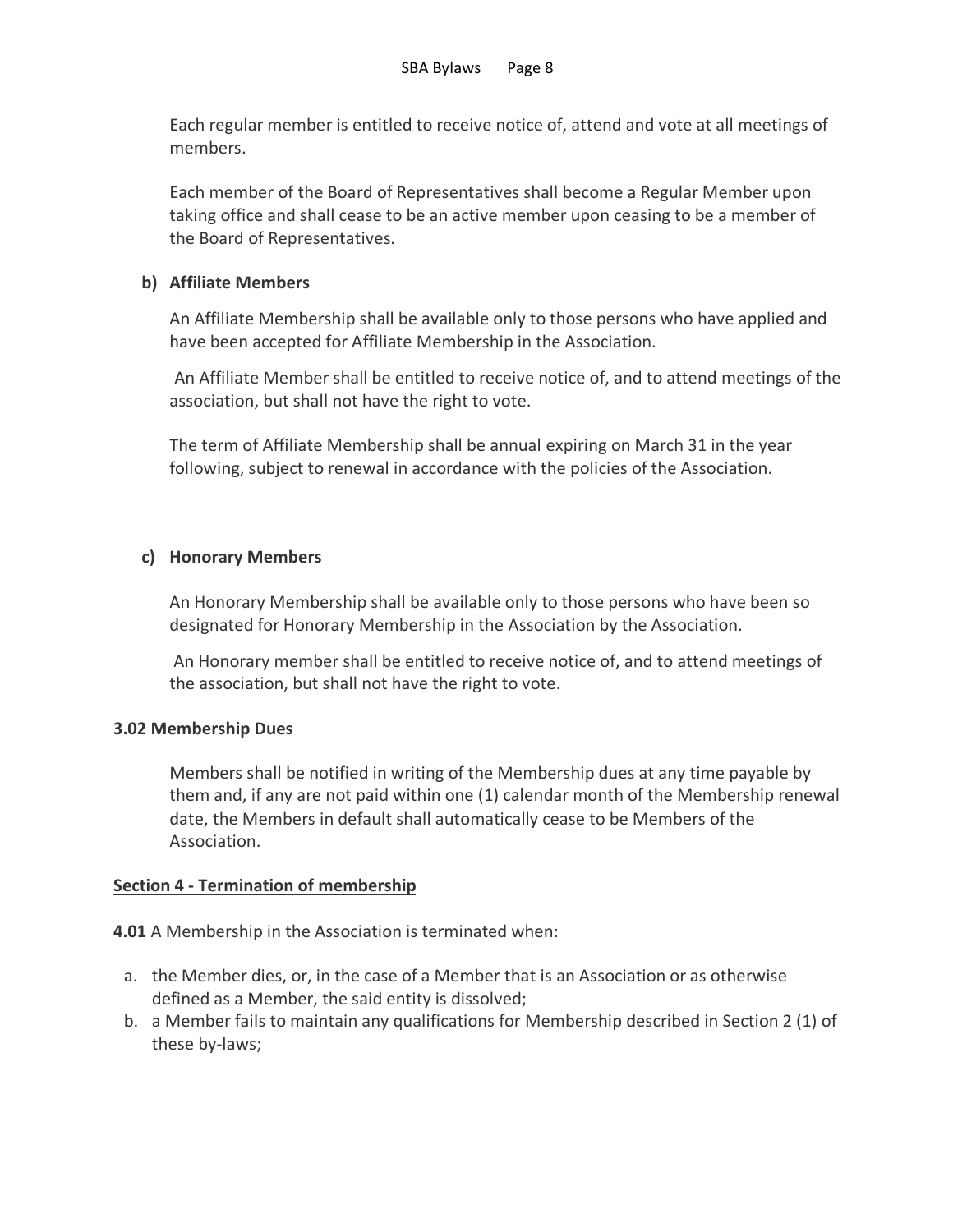- c. the Member resigns by delivering a written resignation to the chair of the Board of the Association in which case such resignation shall be effective on the date specified in the resignation;
- d. the Member is expelled or is otherwise terminated in accordance with the Articles or these By-laws;
- e. the Member's term of Membership expires; or
- f. the Association is liquidated or dissolved under the Act.
- g. Members who have withdrawn shall remain liable for payment of any assessment, dues, or any other sums levied by the SBA, and further that no refund of fees shall be issued.

Subject to the articles, upon any termination of Membership, the rights of the Member, including any rights in the property of the Association, automatically cease to exist.

# **Section 5 – Suspension of Member by the Board of Governors**

**5.01** Notwithstanding the authority reposed in the Commissioner for Baseball, the Board shall have concurrent and consecutive authority to suspend or expel any Member from the Association for any one or more of the following grounds;

- a. violating any provision of the articles, by-laws, or written policies of the Association;
- b. carrying out any conduct which may be detrimental to the Association as determined by the Board in its sole discretion;
- c. for any other reason that the Board in its sole and absolute discretion considers to be reasonable, having regard to the purpose of the Association.

In the event that the Board determines that a Member should be expelled or suspended from Membership in the Association, the President, or such other officer as may be designated by the Board, shall provide twenty (20) days notice of suspension or expulsion to the Member and shall provide reasons for the proposed suspension or expulsion. The Member may make written submissions to the President, or such other officer as may be designated by the Board, in response to the notice received within such twenty (20) day period. In the event that no written submissions are received by the President, the President, or such other officer as may be designated by the Board, may proceed to notify the Member that the Member is suspended or expelled from Membership in the Association. If written submissions are received in accordance with this section, the Board will consider such submissions in arriving at a final decision and shall notify the Member concerning such final decision within a further twenty (20) days from the date of receipt of the submissions. The Board's decision shall be final and binding on the Member, without any further right of appeal.

This right of the Board to exercise discipline of its Members is independent and may be in addition to or in substitution of any discipline of a Member as ordered by the Commissioner for Baseball. Discipline by the Board or the Commissioner does not impede or otherwise limit the right of the other to impose discipline.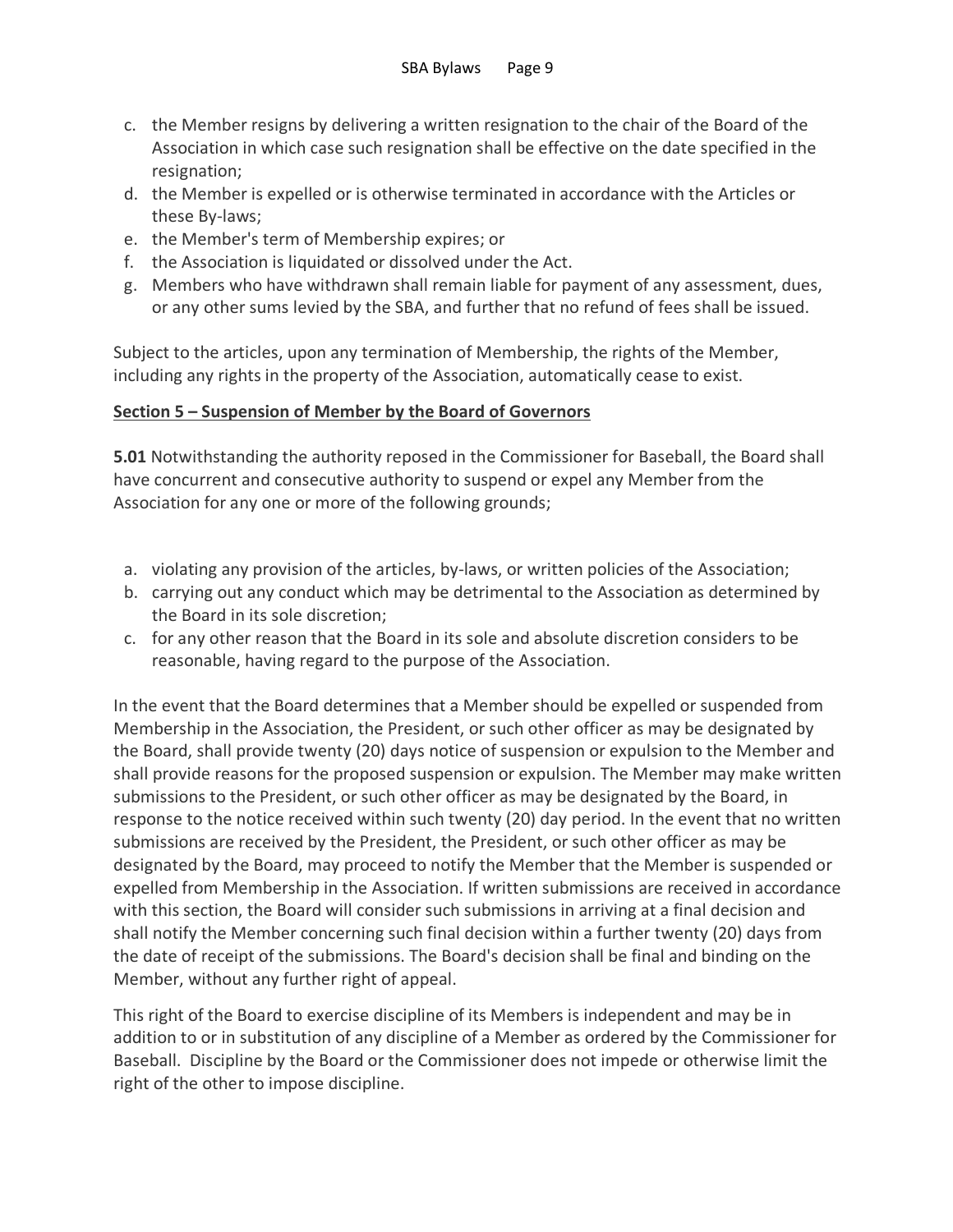# **Section 6 – Meetings of Members**

# **6.01 Persons Entitled to be Present**

The only persons entitled to be present at a meeting of Members shall be regular members entitled to vote at the meeting, affiliate members, honorary members, the Governors and the public accountant of the Association and such other persons who are entitled or required under any provision of the Act, articles or by-laws of the Association to be present at the meeting. Any other person may be admitted only on the invitation of the chair of the meeting or by resolution of the Members.

# **6.02 Chair of the Meeting**

In the event that the chair of the Board and the vice-chair of the Board are absent, the Members who are present and entitled to vote at the meeting shall choose one of their number to chair the meeting.

# **6.03 Voting**

**Each regular Member shall be entitled to one (1) vote at such meetings, each team shall be entitled to one voting member to represent that team, and each league shall be entitled to three (3) votes.**

**In the case of a Member who has not yet reached the age of majority at the time of voting by Regular Members, his or her parent (but only one) may vote as the duly authorized Representative of the Member.** 

In the case of a Member who represents a Team or a League, he or she shall be prepared to provide such proof of representation as may be satisfactory to the Chair of the meeting.

Members shall not be entitled to vote by proxy.

# **6.04 Absentee Voting by Mail Ballot Electronically**

A member entitled to vote at a meeting of Members may vote by mailed-in ballot or electronic ballot where so designated in the notice to Members of that meeting if the Association has a system that:

- a) Enables the votes to be gathered in a manner that permits their subsequent verification, and
- b) Permits the tallied votes to be presented to the Association without it being possible for the Association to identify how each Member voted.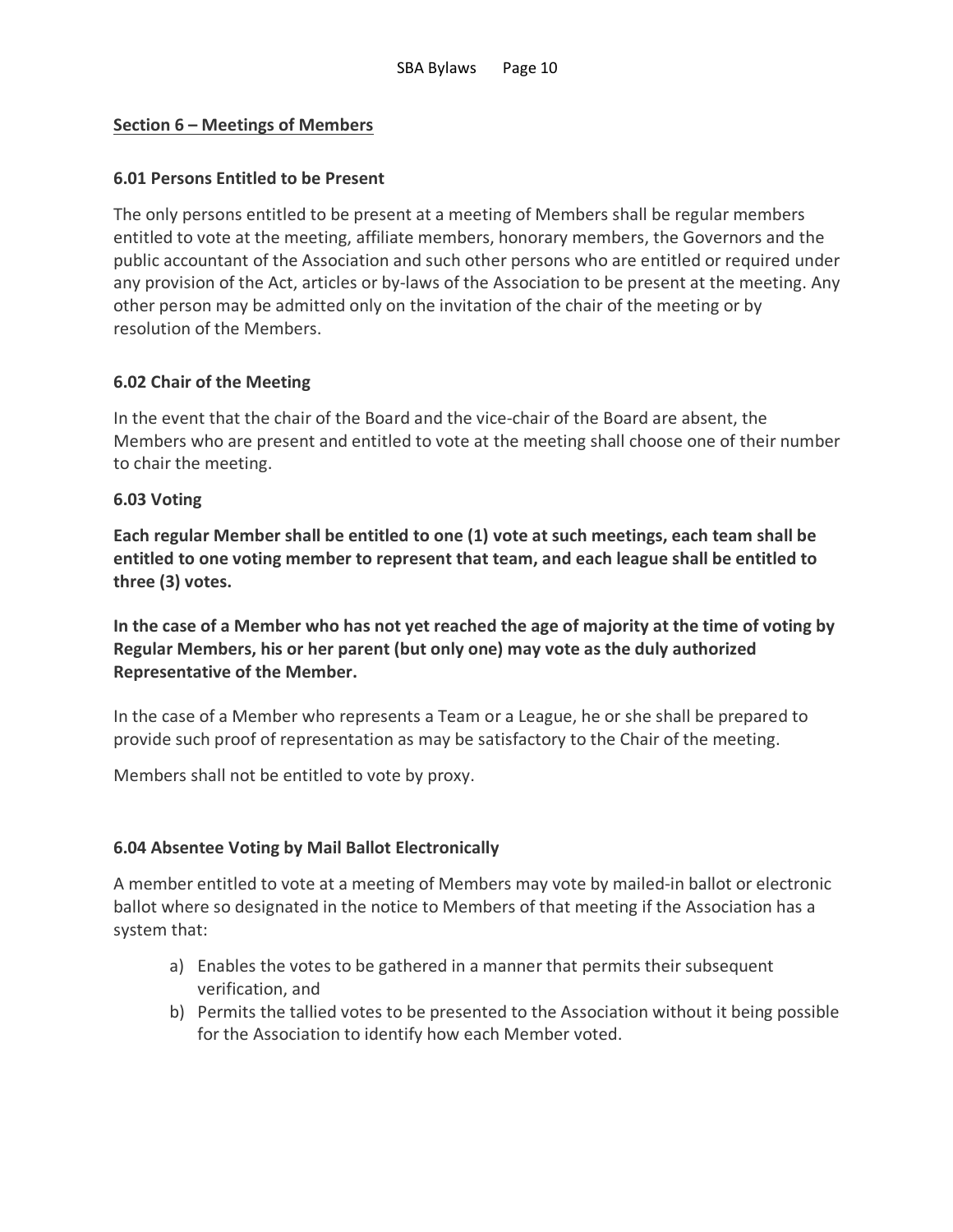# **Section 7 - Notices**

# **7.01 Method of Giving Notices**

Any notice (which term includes any communication or document) to be given (which term includes sent, delivered or served), pursuant to the Act, the articles, the by-laws or otherwise to a Member, Governor, officer or Member of a committee of the Board or to the public accountant shall be sufficiently given:

if delivered personally to the person to whom it is to be given or if delivered to such person's address as shown in the records of the Association or in the case of notice to a Governor to the latest address as shown in the last notice that was sent by the Association in accordance with section 128 (Notice of Governors) or 134 (Notice of change of Governors); or

- a. if mailed to such person at such person's recorded address by prepaid ordinary or air mail; or
- b. if sent to such person by telephonic, electronic or other communication facility at such person's recorded address for that purpose; or
- c. if provided in the form of an electronic document in accordance with Part 17 of the Act.

A notice so delivered shall be deemed to have been given when it is delivered personally or to the recorded address as aforesaid; a notice so mailed shall be deemed to have been given when deposited in a post office or public letter box; and a notice so sent by any means of transmitted or recorded communication shall be deemed to have been given when dispatched or delivered to the appropriate communication company or agency or its representative for dispatch. The secretary may change or cause to be changed the recorded address of any Member, Governor, officer, public accountant or Member of a committee of the Board in accordance with any information believed by the secretary to be reliable. The declaration by the secretary that notice has been given pursuant to this by-law shall be sufficient and conclusive evidence of the giving of such notice. The signature of any Governor or officer of the Association to any notice or other document to be given by the Association may be written, stamped, type-written or printed or partly written, stamped, type-written or printed.

# **7.02 Notice of Meetings of Members and AGM**

Notice of the time and place for holding a meeting of members or the AGM , shall be given to every Regular Member, Affiliate Member or Honorary member Fifteen (15) days prior to the meeting.

Notice shall be given using any method as described in 7.01 above.

Notice of the Annual General Meeting shall include a proposed agenda and program of events that will be included detailing the activities to take place during the period of the Annual General Meeting.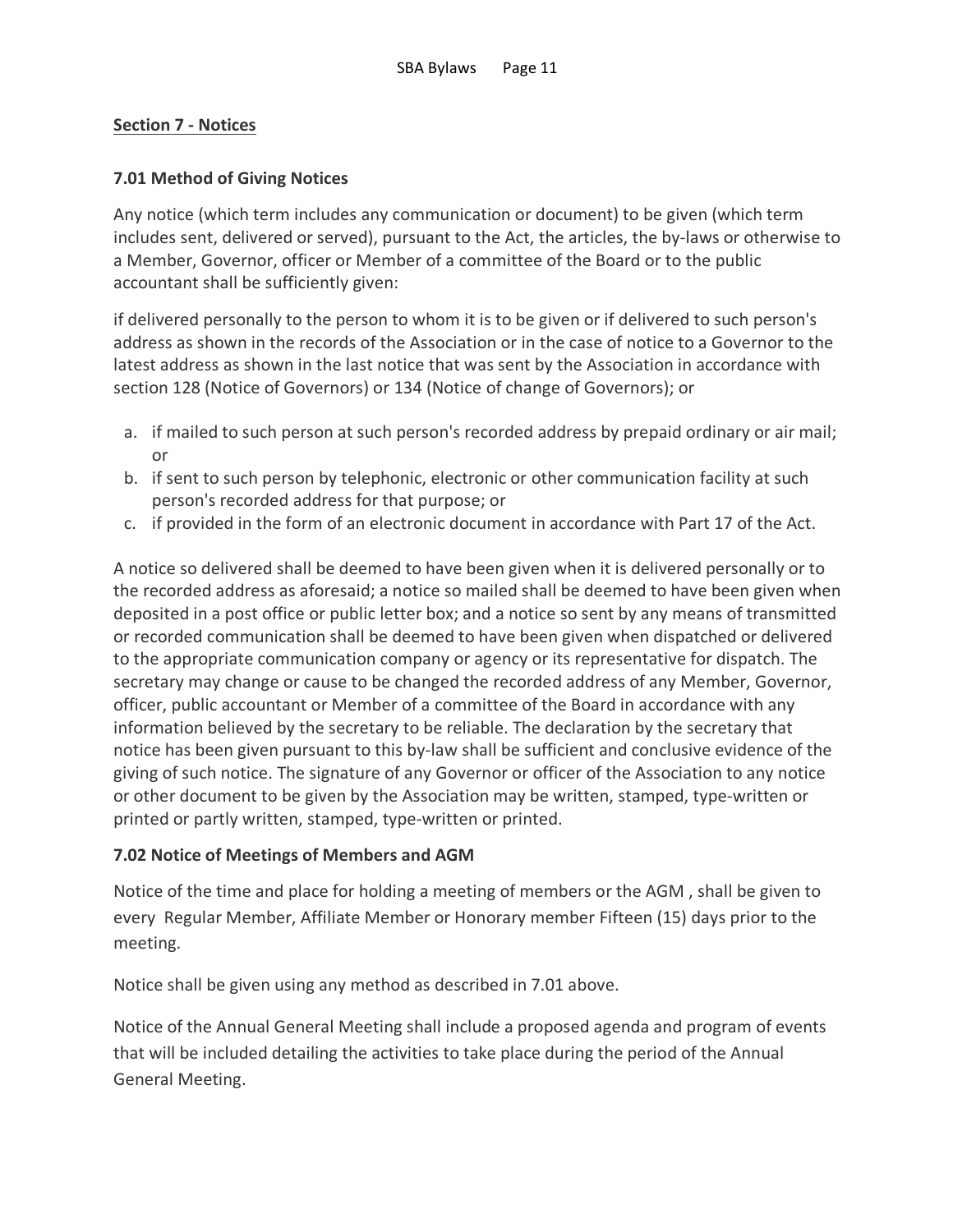# **7.03 Notice of Meeting- Board of Governors and Board of Representatives**.

Meetings of the Board of Representatives may be called by the President, Vice President or any two (2) Governors at any time.

All joint meetings of the Board of Governors and Zone Board shall be upon the direction of the Board of Governors.

Notice of the time and place for the holding of a meeting of the Board of Governors or Representatives shall be given to every Governor of the Association not less than 7 days before the time when the meeting is to be held.

Notice shall be given using any method described in 7.01 above.

Notice of a meeting shall not be necessary if all of the Governors are present, and none objects to the holding of the meeting, or if those absent have waived notice of or have otherwise signified their consent to the holding of such meeting. Notice of an adjourned meeting is not required if the time and place of the adjourned meeting is announced at the original meeting. Unless the by-law otherwise provides, no notice of meeting need specify the purpose or the business to be transacted at the meeting except that a notice of meeting of Governors shall specify any matter referred to in subsection 138(2) (Limits on Authority) of the Act that is to be dealt with at the meeting.

The Board may appoint a day or days in any month or months for regular meetings of the Board at a place and an hour to be named. A copy of any resolution of the Board fixing the place and time of such regular meetings of the Board shall be sent to each Governor forthwith after being passed, but no other notice shall be required for any such regular meeting except if subsection 136(3) (Notice of Meeting) of the Act requires the purpose thereof or the business to be transacted to be specified in the notice.

# **7.04 Notice of Meeting- Special Meeting of Members**

A special meeting of the members may be called by

- a) the President, or;
- b) the Board of Governors

Notice of a special meeting shall set a suitable date and place for the special meeting and notice of the time and place of the meeting shall be given to members, affiliate members and honorary members by the following means:

a. by mail, courier or personal delivery to each Member entitled to vote at the meeting, during a period of 21 to 60 days before the day on which the meeting is to be held; or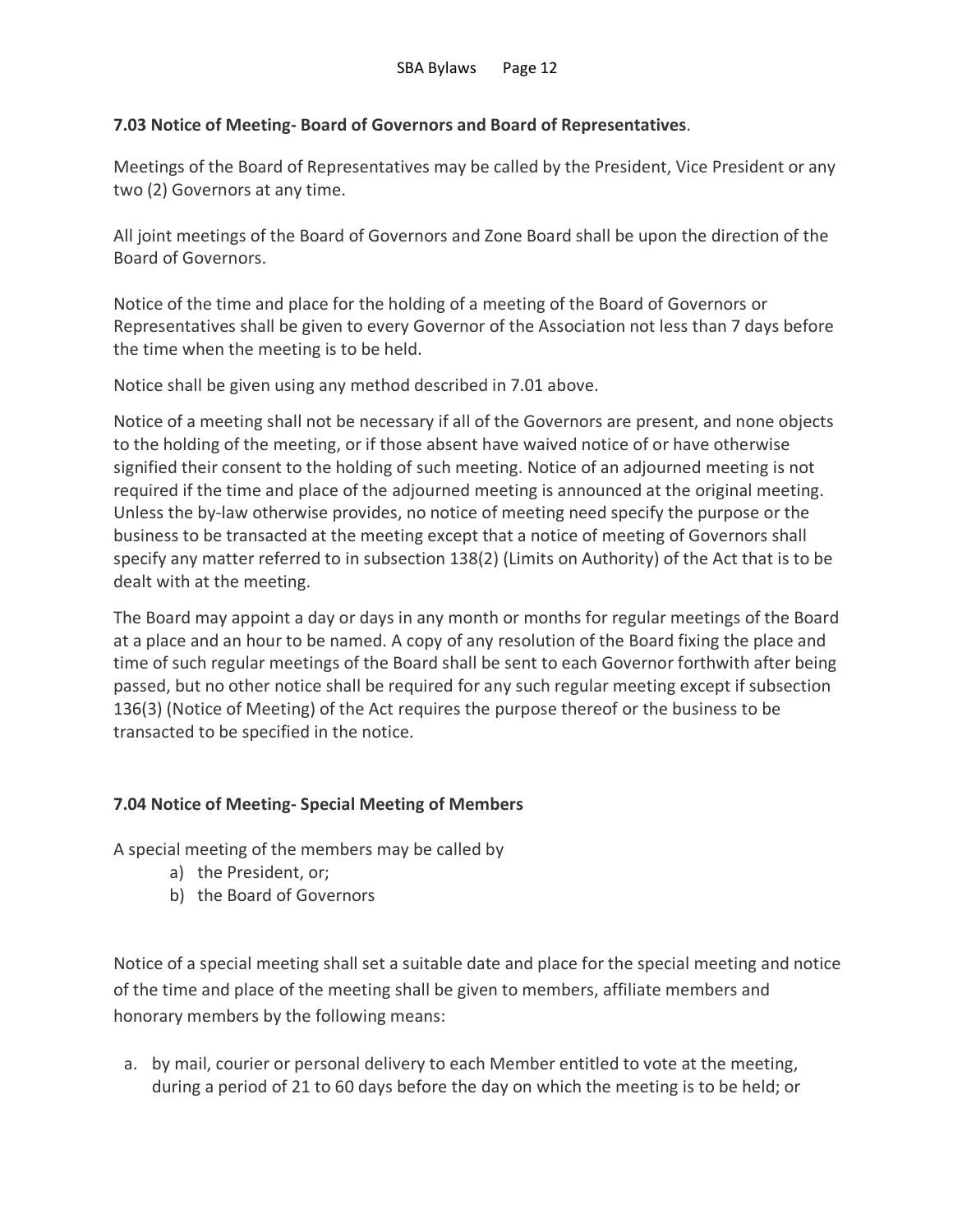b. by telephonic, electronic or other communication facility to each Member entitled to vote at the meeting, during a period of 21 to 35 days before the day on which the meeting is to be held.

# **7.05 Deemed as Received**

A notice so delivered for any meeting of the Members, Governors, Zone Representatives or otherwise, shall be deemed to have been given when it is delivered personally or to the recorded address as aforesaid; a notice so mailed shall be deemed to have been given when deposited in a post office or public letter box; and a notice so sent by any means of transmitted or recorded communication shall be deemed to have been given when dispatched or delivered to the appropriate communication company or agency or its representative for dispatch.

# **Section 8 – Votes to Govern**

# **8.01 Votes to Govern Meetings of Members**

At any meeting of Members every question shall, unless otherwise provided by the articles or by-laws or by the Act, be determined by a majority of the votes cast on the question. In case of an equality of votes either on a show of hands or on a ballot or on the results of electronic voting, the chair of the meeting in addition to an original vote shall have a second or casting vote.

The President shall not vote on any motion, saving the event of a tie. The President may elect to abstain from voting as he or she sees fit.

At all meetings of Members entitled to vote, every motion shall be decided by ordinary resolution unless the nature of the topic demands that the resolution be a special resolution (and thus subject to notice to the Members).

# **8.02 Votes to Govern Board of Governors**

At all meetings of the Board, every question shall be decided by a majority of the votes cast on the question.

# **8.03 Votes to Govern Board of Representatives**

At all meetings of the Board, every question shall be decided by a majority of the votes cast on the question. In the event of a tie in votes, the motion fails.

No one is permitted a second or additional vote for the purposes of breaking a tie.

# **8.04 Votes to Govern Special Meeting**

A special resolution must be passed by not less than two-thirds of the votes cast by regular members.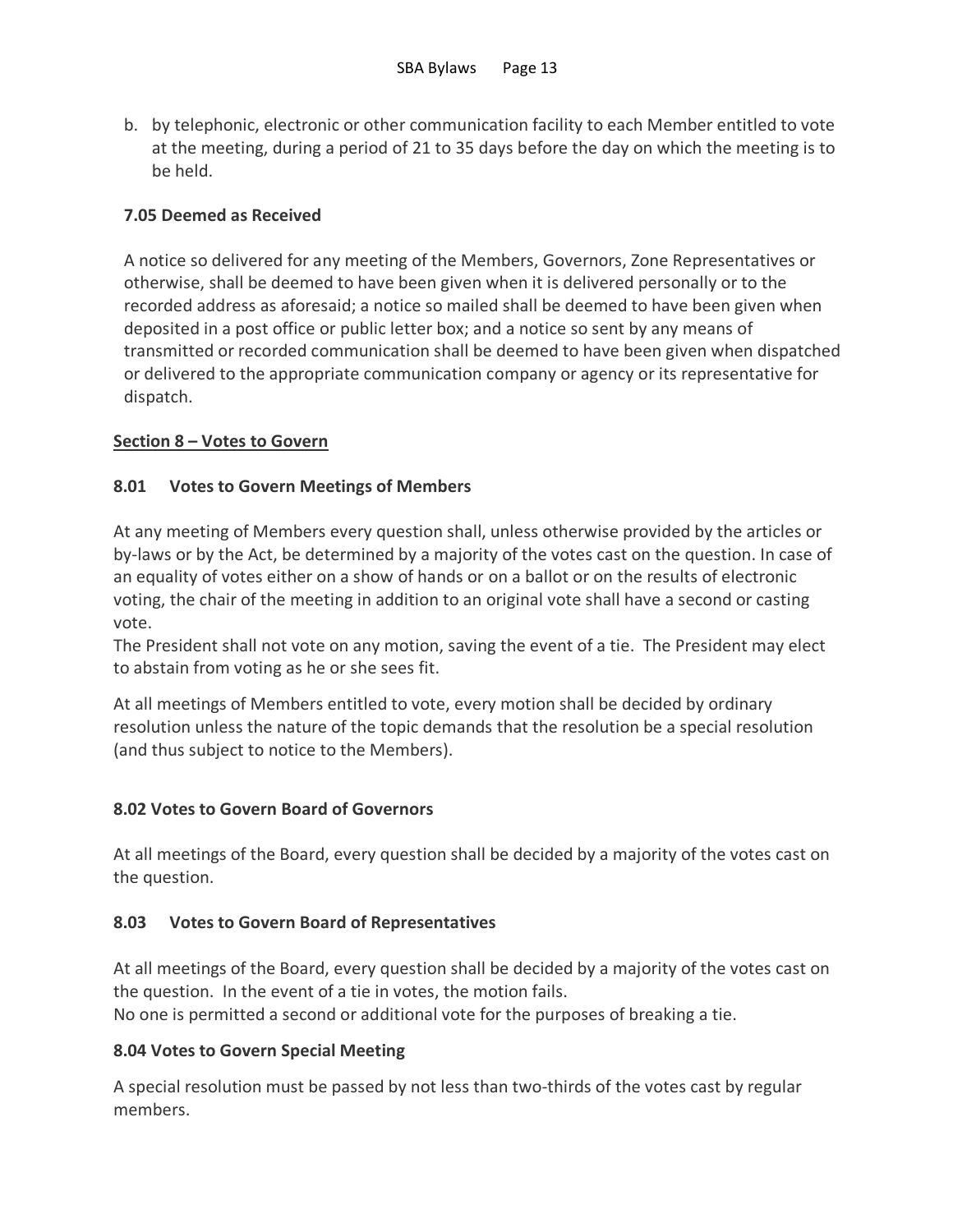# **Section 9 - Quorum**

A quorum at meetings of the Members (unless a greater number of Members are required to be present by the Act), Annual General Meetings or Special meetings shall have a minimum of 15 Regular Members entitled to vote at the meeting. If a quorum is present at the opening of a meeting of Members, the Members present may proceed with the business of the meeting even if a quorum is not present throughout the meeting.

A quorum at a meeting of the Board of Governors shall be five (5) members of the Board.

# **Section 10 – Annual General Meetings**

**10.01** The AGM shall be held annually at a time determined by the Board of Governors.

# **10.02 Elections**

# **CURRENT WORDING**

Subject to the articles, the Members will elect the Governors at the first meeting of Members and at each succeeding annual meeting at which an election of Governors is required, and the Governors shall be elected to hold office for a term expiring not later than the close of the next annual meeting of Members following the election.

The general Membership shall elect at the Annual General Meeting, a President, a Vice President, and Zone Governors, one for each of the operating SBA provincial Zones.

# **PROPOSED WORDING**

Subject to the articles, the Members will elect, a President, a Vice President and Zone Governors, one for each of the Operating SBA provincial zones, at the first meeting of members and at each succeeding annual general meeting of members.

**10.03 Terms of Office (left silent when approved at 2018 AGM)**

# **PROPOSED WORDING**

The governors shall be elected to hold office for a one (1) year term expiring not later than the close of the next annual general meeting of members following their election.

The President and Vice President shall be elected for a two (2) year term expiring not later than the close of the second annual general meeting following their election.

Governors, Presidents or Vice Presidents may run for any number of additional one (1) or two (2) year terms.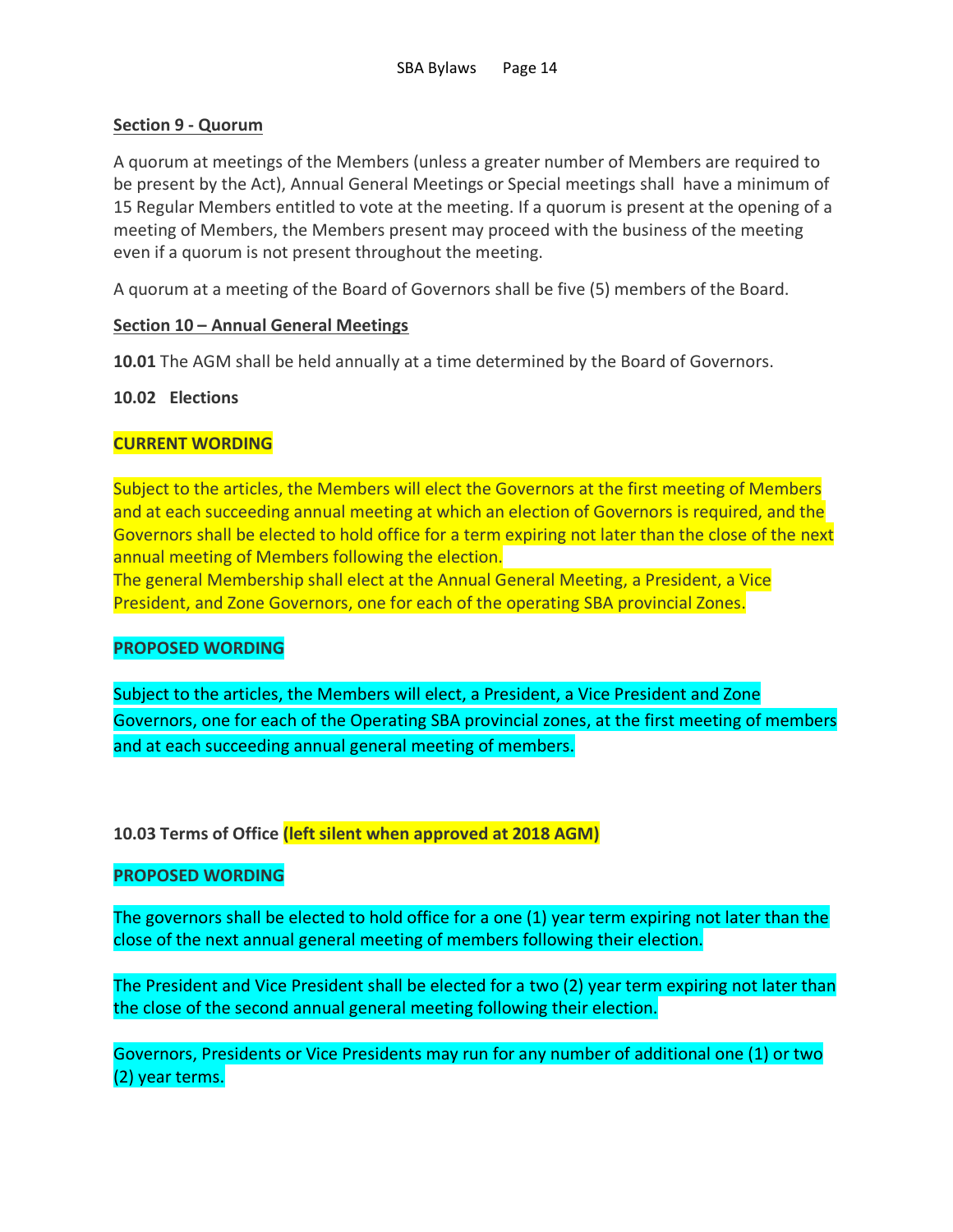# **10.04 Chair of the meeting**

In the event that the chair of the Board and the Vice-Chair of the board are absent, the Members who are present and entitled to vote at the meeting shall choose one of their members to chair the meeting.

# **10.05 Nominations**

a. There shall be a nominating committee chaired by the immediate Past President of the Association. The committee will report a list of potential candidates/nominees for election to the Board of Governors.

# **CURRENT WORDING**

b. Only members of the preceding year's Board of Governors, who have served on the Board of Governors for a minimum of two (2) years shall be eligible for election to the position of President. Only members of the preceding year's Board of Governors for a minimum of one (1) year shall be eligible for election to the position of Vice President.

# **PROPOSED WORDING**

Only members of the preceding year's Board of Governors, who have served on the Board of Governors for a minimum of two years, or members who have served as a Provincial Supervisor for the past two (2) years shall be eligible for election to the position of President. Only members of the preceding year's board of governors, or a member who served as a Provincial Supervisor in the preceding year shall be eligible for election to the position of Vice President.

- c. Zone 2 and Zone 6 are to provide Baseball Sask with the names of the individuals that they have appointed as Zone Governors at least two weeks prior to Baseball Sask AGM.
- d. The voting on the nominations put forward for any Zone Governor will be by the entire membership present at the Annual Meeting from every Zone except if Zone 2 and Zone 6 agree on who they wish to serve as their Zone Governor, then the entire membership will not vote to elect that particular Zone Governor
- e. such elections need not be conducted by ballot, unless so requested by any qualified voting member of the SBA at such meeting and those elected shall be considered to be the Board of Governors and they shall be deemed Members .
- f. And these shall be considered to be the Board of Governors and they shall be deemed Members and Directors of the S.B.A.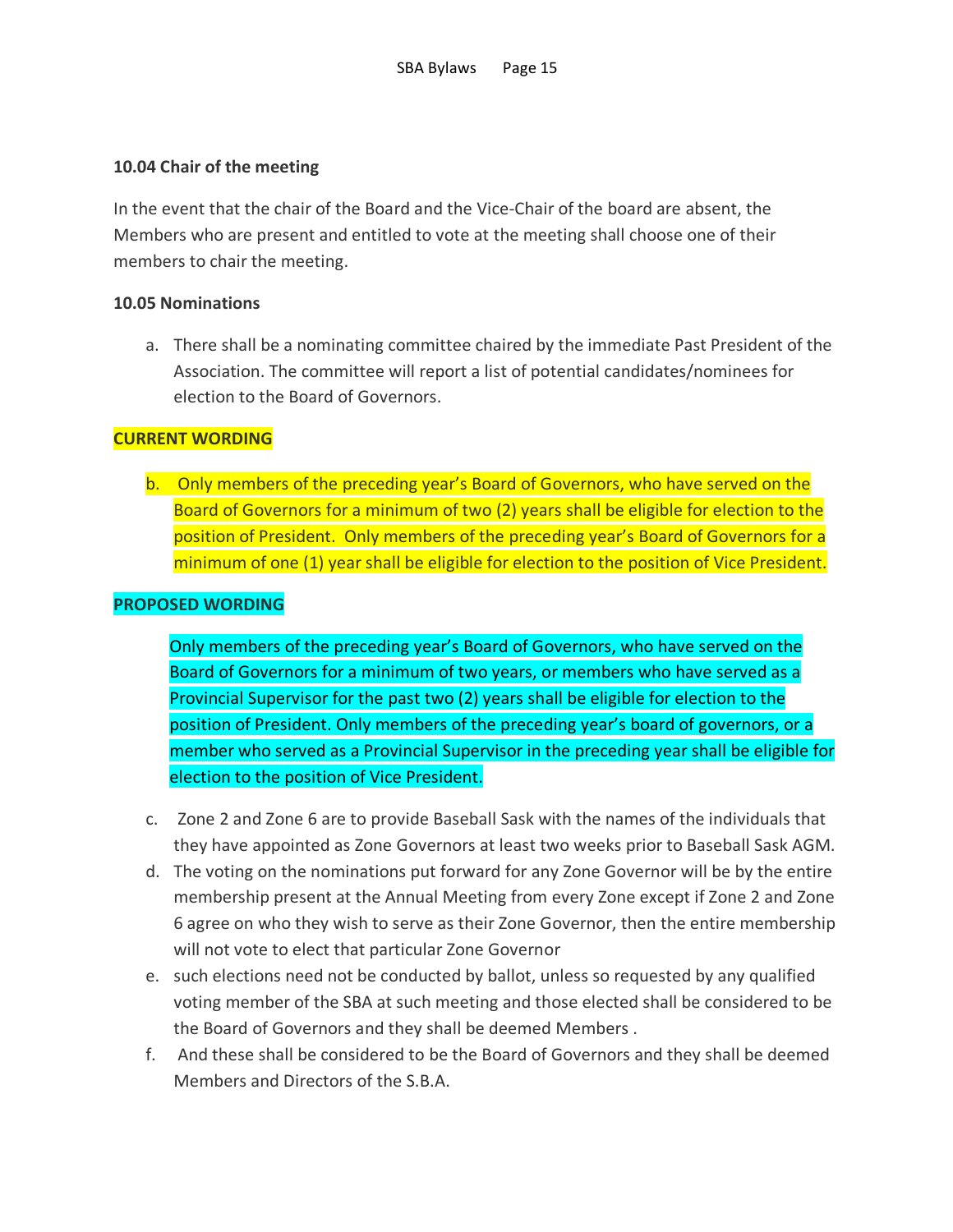- g. Upon election of the Board of Governors at the Annual General Meeting, the Chair shall bring forward to the Membership present, at the Annual General Meeting, a proposed slate of officers for the ensuing term.
- h. The Gavel shall be turned over to the President Elect at the close of the Annual Meeting.

# **10.06 Special Meeting**

A special meeting of members may be called by any member upon giving the prescribed notice.

A special resolution of the Members is required to make any amendment to the by-laws of the Association, if the amendment has been circulated to the membership in accordance with section 7.01 above. The special resolution shall be passed by a majority of not less than twothirds of the votes cast.

# **Section 11 Board of Governors**

#### **CURRENT WORDING**

The affairs of the S.B.A shall be managed by a Board of Governors constituted and empowered as herein set forth.

The Board of Governors shall be composed of the past President, President, Vice President, 8 Zone Governors, and appointed officers namely the Commissioner, Umpire Supervisor, High Performance Chairperson and Playoff Chairman

The elected governors shall have the sole authority in appointing up to a maximum of four (4) persons (termed as zone representatives).

Meetings of the Board may be called by the President, the Vice President or any two (2) Governors at any time.

# **PROPOSED WORDING**

The affairs of the S.B.A. shall be managed by a Board of Governors constituted and empowered as herein set forth.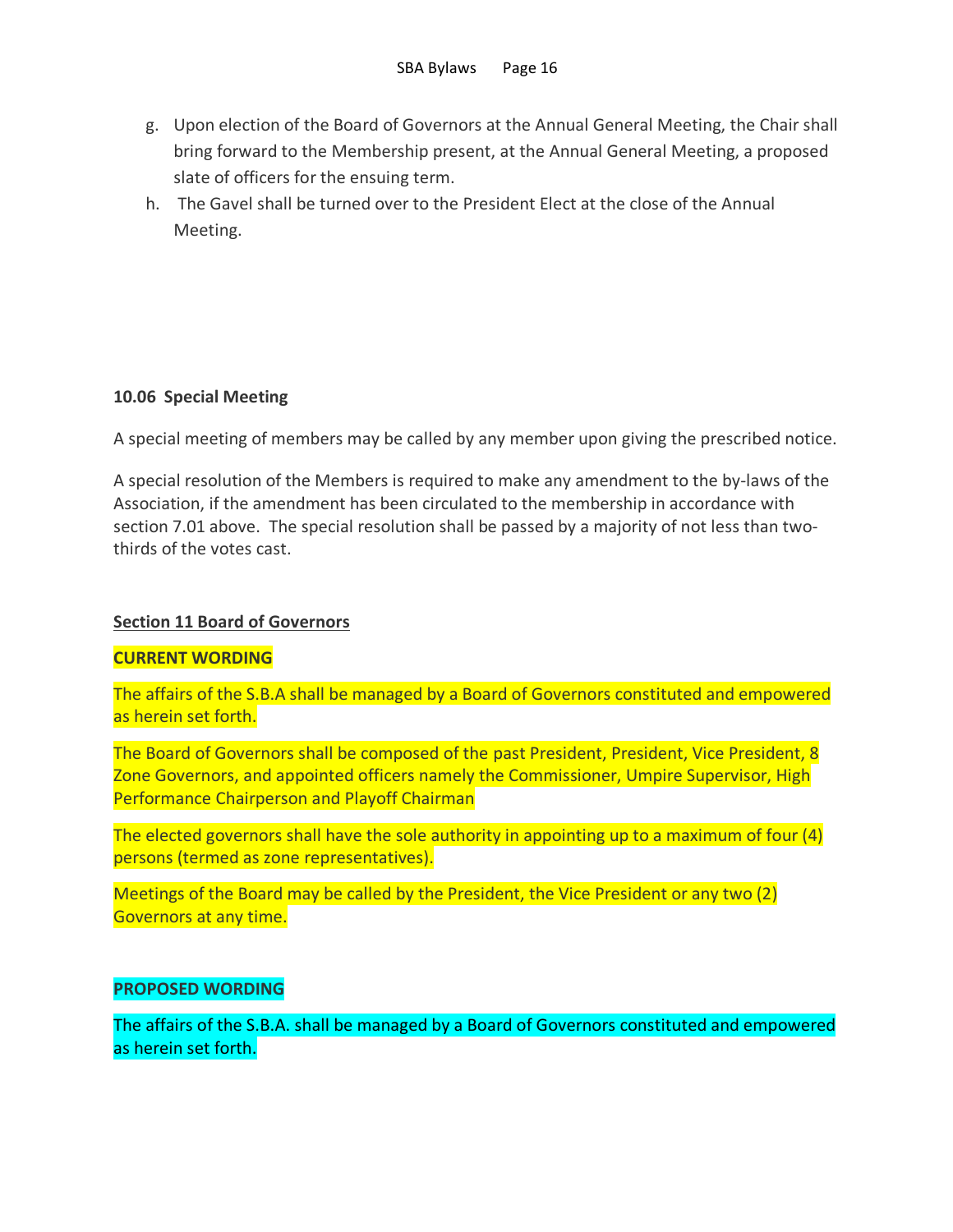The Board of Governors shall be composed of the past President, President, Vice President, 8 Zone Governors, and appointed officers, namely the Commissioner(s), Umpire Supervisor, High Performance Chairperson and Playoff Chairman.

**The Commissioner(s), Umpire Supervisor, Playoff Chairman and High Performance Chairman may be members of the Board of Governors but they are not restricted to the group. They will be designated as officers with certain specific duties, and shall be classified as members of the board with voting privileges.**

The elected governors shall have the sole authority in appointing up to a maximum of four (4) persons (termed as zone representatives).

Meetings of the Board may be called by the President, Vice President or any two (2) governors at any time.

# **11.01 Power to Add**

If it should be necessary, in order to make up the minimum compliment of Governors herein required, the Board of Governors may at any time appoint up to three Governors. Any Governor so appointed shall be conclusively deemed to have been elected a Governor at the Annual General Meeting of members next preceding the date of appointment, and his/her term of office shall be determined accordingly. Such appointed Governors shall be deemed to be members of the SBA.

# **11.02 Meetings by Telephone Conference Call**

Meetings by telephone conference call shall be validly constituted meetings of the Governors, provided that minutes of such telephone conference calls are recorded.

# **Section 12 - Board of Representatives**

A Zone Representative shall be a member of the Board of Representatives. The Board of Representatives shall consist of all the officers of the association and the Governors and each person who has been elected or appointed as a Zone Representative in their respective zone.

Each and every Representative shall be duly elected or appointed by the Membership or the Board of Governors in accordance with this bylaw and shall be deemed a member of the S.B.A.

The office of a Representative shall be vacated if he/she:

- a) ceases to be a member in good standing with the S.B.A.
- b) by written notice to the S.B.A., resigns his/her office
- c) fails to attend three consecutive meetings without reasonable excuse communicated to and accepted by ordinary resolution of the Board of Governors.
- d) has been removed by special resolution of the Board of Governors.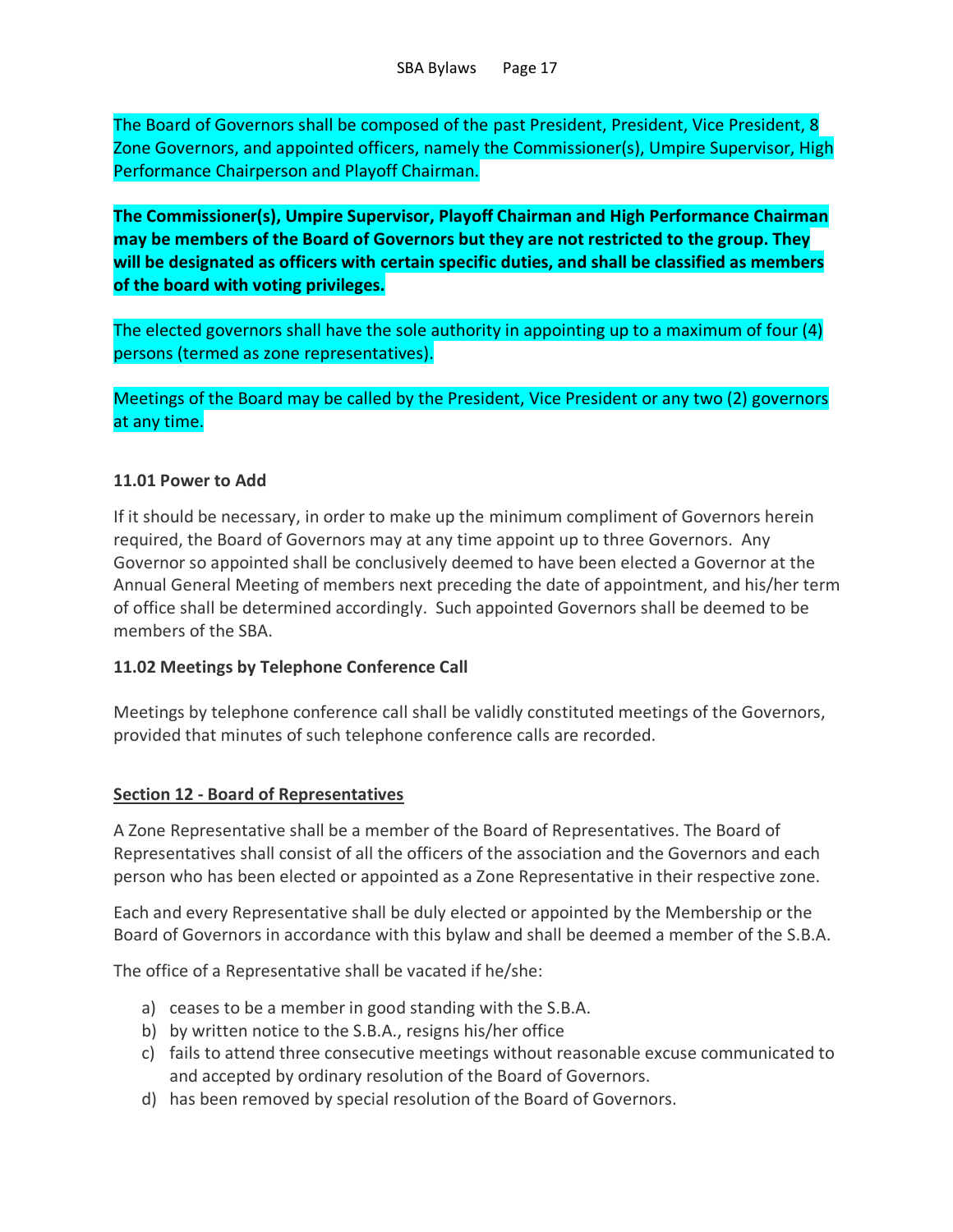# **12.01 Removal of Representatives**

An appointed representative may be removed from office at any time by special resolution of the Governors present at a meeting of the board called for that purpose; provided that:

- a) at least 14 days prior to the date of the meeting at which removal is to be considered, such representatives shall have received written notice of meeting; and
- b) the written notice shall state
	- i) that the meeting will consider removal;
	- ii) the cause or reason for which removal is to be considered;
	- iii) that the representative shall have opportunity to address the meeting and to present such information or evidence as he/she may choose in defence of his/her position.
- c) the representative whose removal is in question shall have had the opportunity to address the meeting and present such information or evidence.
- d) the vote on the question of the removal shall be conducted by secret ballot. Elected Governors may only be removed from office by special resolution at a general membership meeting.

# **12.02 Filling of Vacancies**

Any vacancies occurring in the Board of Representatives may be filled by appointment by ordinary resolution of the Board of Governors Any person so appointed shall hold office for the balance of the remaining term of the vacating Representative.

# **Section 13- Zone Boards**

There shall be eight (8) geographic Zones in Saskatchewan Baseball Association

Each of the Zones shall be managed by a Zone Board

The Zone Governors shall have the authority in appointing up to a maximum of Four (4) persons, termed Zone Representatives, to each of their Zone Boards.

Among other things, the Zone Representatives on the Zone Board shall be responsible for the orderly administration and operation and delivery of SBA baseball activities within their respective Zone

# **Section 14 - Rules of Order**

On any procedural matter not dealt with in these By-laws, the meeting will be guided by reference to the provisions of Roberts Rules of Order (according to its most recent published edition).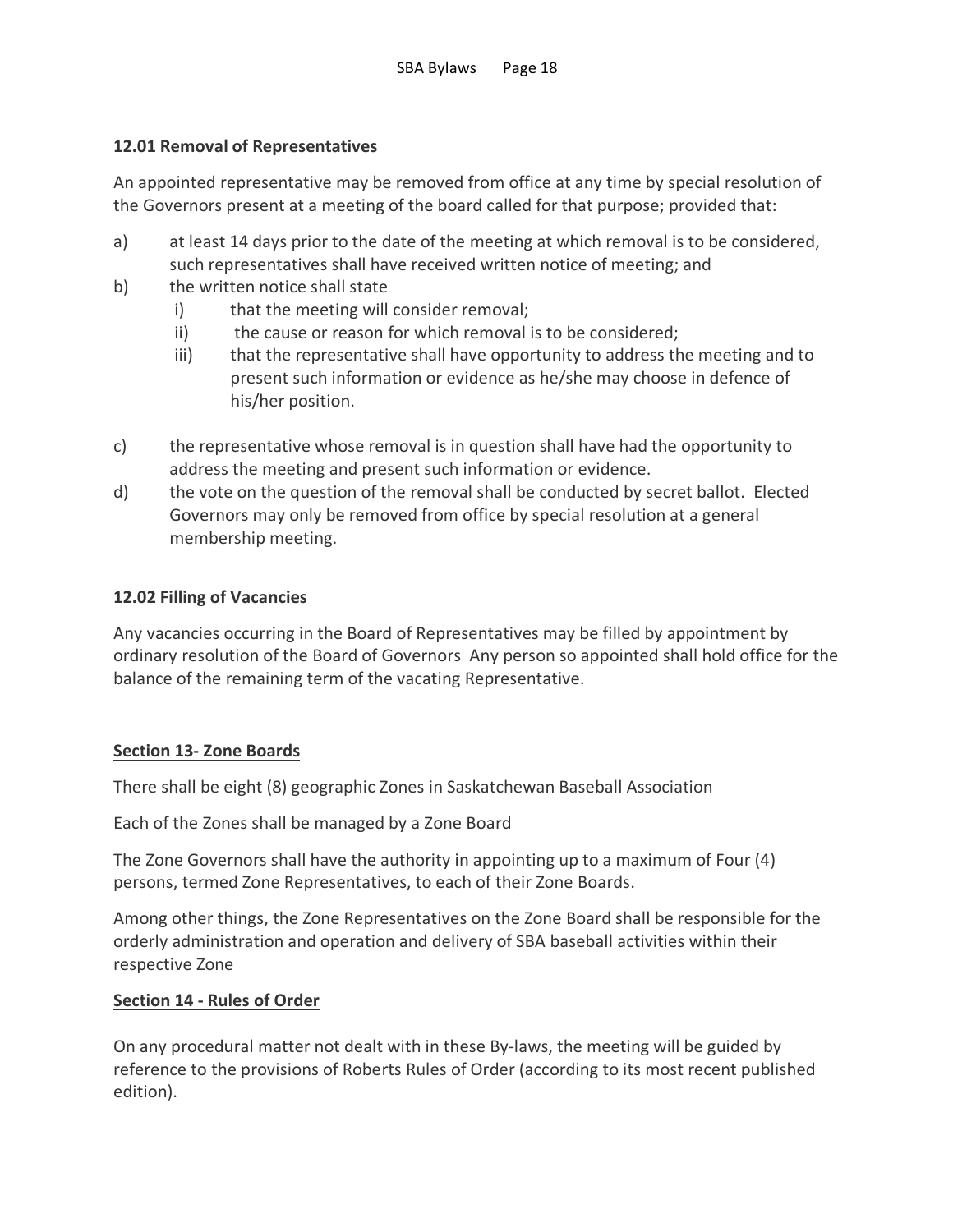# **Section 15 - Committees**

The Board may from time to time appoint any committee or other advisory body, as it deems necessary or appropriate and, subject to the Act, with such powers as the Board shall see fit. Any such committee may formulate its own rules of procedure, subject to such regulations or directions as the Board may from time to time make. Any committee Member may be removed by resolution of the Board of Governors.

Duties and responsibilities of the committees are outlined in the attached appendix.

Every Committee shall choose a Chairperson and a Recording Secretary unless these duties are assigned in this document or by the President. Minutes of each Committee meeting shall be prepared and a copy of the minutes shall be forwarded to the provincial office for distribution to the Board of Governors.

Whenever possible, each Committee shall meet at a time coinciding with regular board meetings. Should other committee meetings be required, they will be scheduled with permission of the President. Each Committee will be responsible to submit its budget requirements to the Finance Committee and Executive Director prior to September 1 of the current year.

# **Section 16– Officers**

# **16.01 Qualifications, Powers, Duties and Obligations of the Officers**

Each and every officer of the Association shall have the powers, duties and responsibilities prescribed or conferred by these Bylaws or as may be delegated by the Board of Governors. Failing specific designation, such officers shall have the powers, duties and responsibilities which are usual or customary to their respective offices.

# **16.02 Description of Officers**

- A. **PAST PRESIDENT -** The immediate Past President shall advise the President of S.B.A. as may be required, and shall perform such other duties and have such other responsibilities and powers as may from time to time be delegated by the Board of Governors.
- B. **PRESIDENT** the President or Chairman of the Board shall be the executive head of the S.B.A. and keeper of the gavel. He/she shall guide all policy and provide leadership on all matters of interest to the S.B.A. He/she shall chair all general meetings, Board of Governor meetings, Board of Representative meetings, and shall be a member ex-officio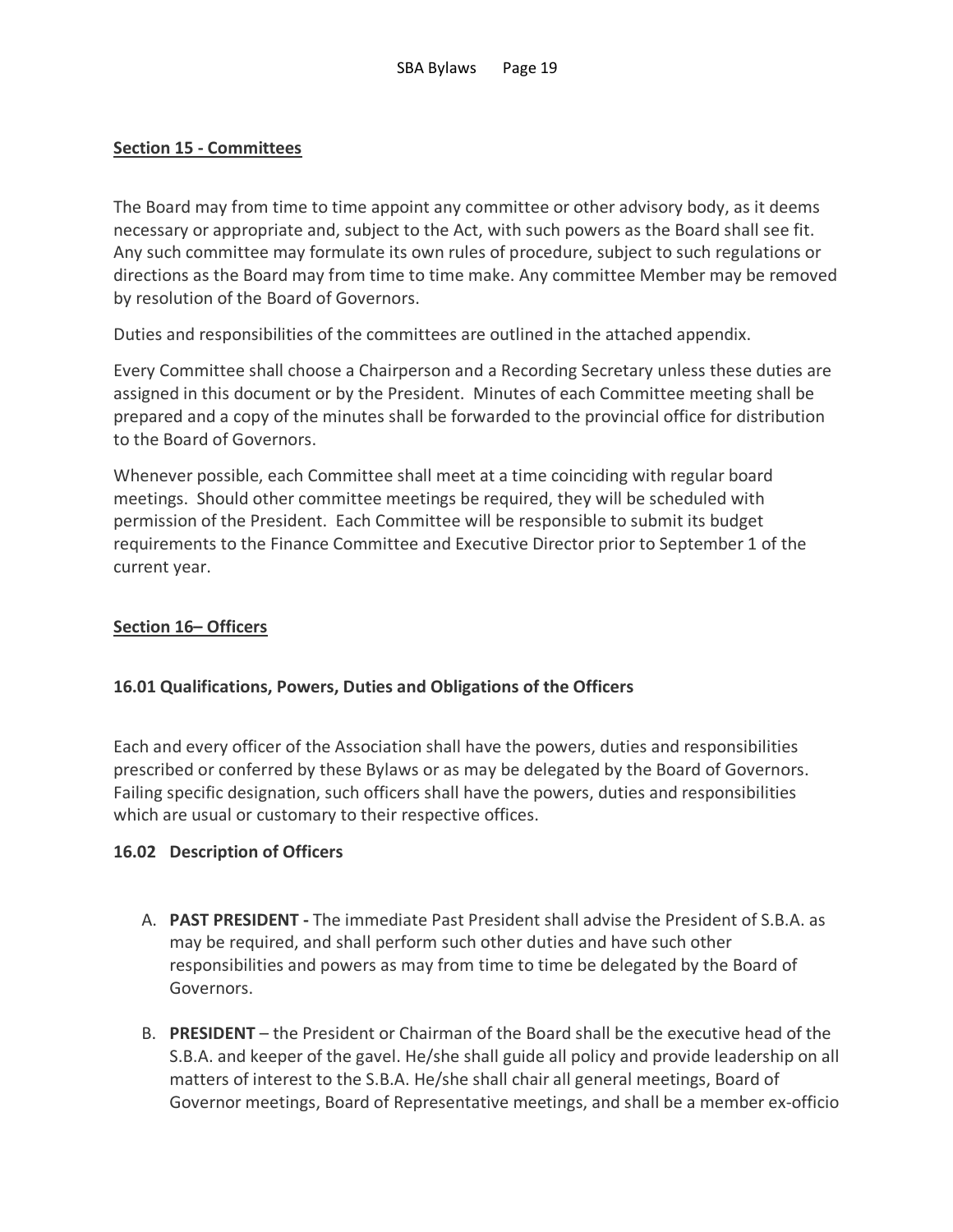on all committees including the Sask. Umpires Association (division of S.B.A.). He/she shall be a signing officer of the association.

C. **VICE PRESIDENT** - In the absence of the President, or as otherwise permitted by bylaw, the Vice President shall call and preside over meetings of the Board of Governors or of the membership. The Vice President shall bear specific responsibility as may be delegated to him by the Board of Governors. In the absence of the President, the Vice President shall have all the powers of the President.

The Vice President may serve as chair of the High Performance Committee. He/she shall be a signing officer of the association. Should the president not be able to attend a national meeting, the Vice President may attend and be voting designate.

D. **UMPIRE SUPERVISOR** - the Umpire Supervisor shall be responsible for liaison between the S.B.A. and the umpires who participate in the baseball programs operated the S.B.A. He shall be responsible for all matters relating to the training, conduct and evaluation of umpires, and for assigning umpires to officiate at playoff games, whenever and wherever possible. The Umpire Supervisor shall be responsible for ensuring that all league umpires are familiar with the S.B.A.'s code of regulations for umpires, and that they comply with same. The Umpire Supervisor shall belong to the umpire division of the Saskatchewan Baseball Association.

E**. COMMISSIONER(S**) - the Commissioner shall be the officer responsible for the investigation, and rulings on matters which pertain to the rules of play governing the sport of baseball in Saskatchewan.

The Commissioner may, with the approval of the Board, request and the Board may authorize the appointment of a Co-Commissioner. In such event, the acts of either shall be deemed for the purposes of the Bylaws, to the act of the Commissioner.

F**. HIGH PERFORMANCE CHAIRMAN** – the High Performance Chairman shall be responsible for all matters pertaining to the training and development of coaches in the province. He/she shall also be responsible for the development and training of Sask. Elite programs or teams for regional, national or international competition.

# **CURRENT WORDING**

The Commissioner(s), Umpire Supervisor, Playoff Chairman and High Performance Chairman may be members of the Board of Governors but they are not restricted to this group. They will be designated officers with certain specific duties, and shall be classified as members of the Board of Governors.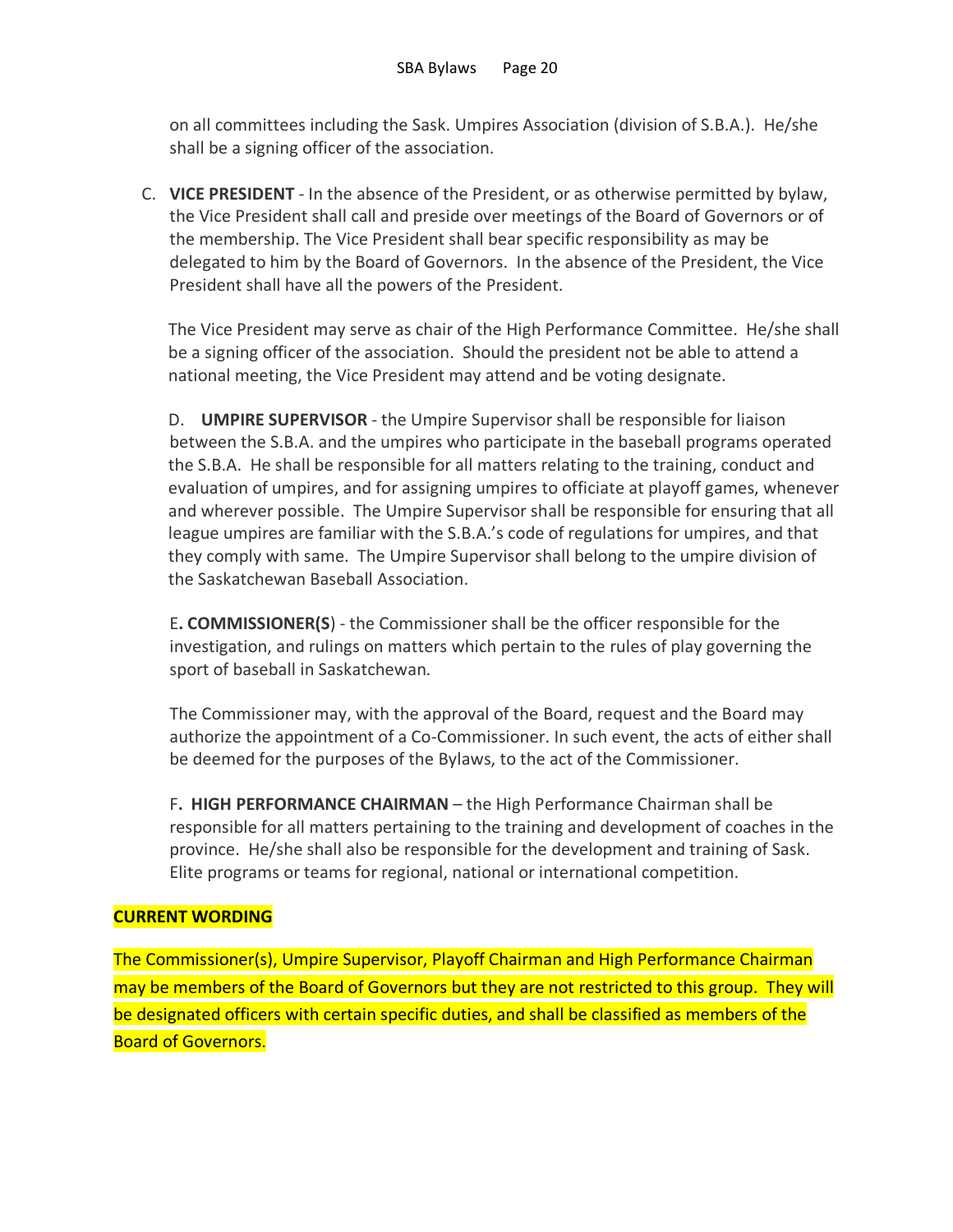# **PROPOSED CHANGE**

#### This wording can be deleted as it has been moved to section 11 as shown above.

The powers and duties of all other officers of the Association shall be such as the terms of their engagement call for or the Board or president requires of them. The Board may, from time to time and subject to the Act, vary, add to or limit the powers and duties of any officer.

# **16.03 Vacancy in Office**

In the absence of a written agreement to the contrary, the Board may remove, whether for cause or without cause, any officer of the Association. Unless so removed, an officer shall hold office until the earlier of:

- a. the officer's successor being appointed,
- b. the officer's resignation,
- c. such officer ceasing to be a Governor (if a necessary qualification of appointment) or
- d. such officer's death.

If the office of any officer of the Association shall be or become vacant, the Governors may, by resolution, appoint a person to fill such vacancy.

# **Section 17- Invalidity of any provisions of this by-law**

The invalidity or unenforceability of any provision of this by-law shall not affect the validity or enforceability of the remaining provisions of this by-law

# **Section 18- Omissions and Errors**

The accidental omission to give any notice to any Member, Governor, officer, Member of a committee of the Board or public accountant, or the non-receipt of any notice by any such person where the Association has provided notice in accordance with the by-laws or any error in any notice not affecting its substance shall not invalidate any action taken at any meeting to which the notice pertained or otherwise founded on such notice.

# **Section 19- Indemnity**

The Association does indemnify each and every Member acting as a Governor, Representative, Officer, employee, appointee or in any other authorized capacity against any loss or damages or liabilities incurred by that person in the course of acting on behalf of the Association.

The Association shall obtain Directors and Officers Liability Insurance in such amounts as may be necessary to reasonably provide the requisite coverage.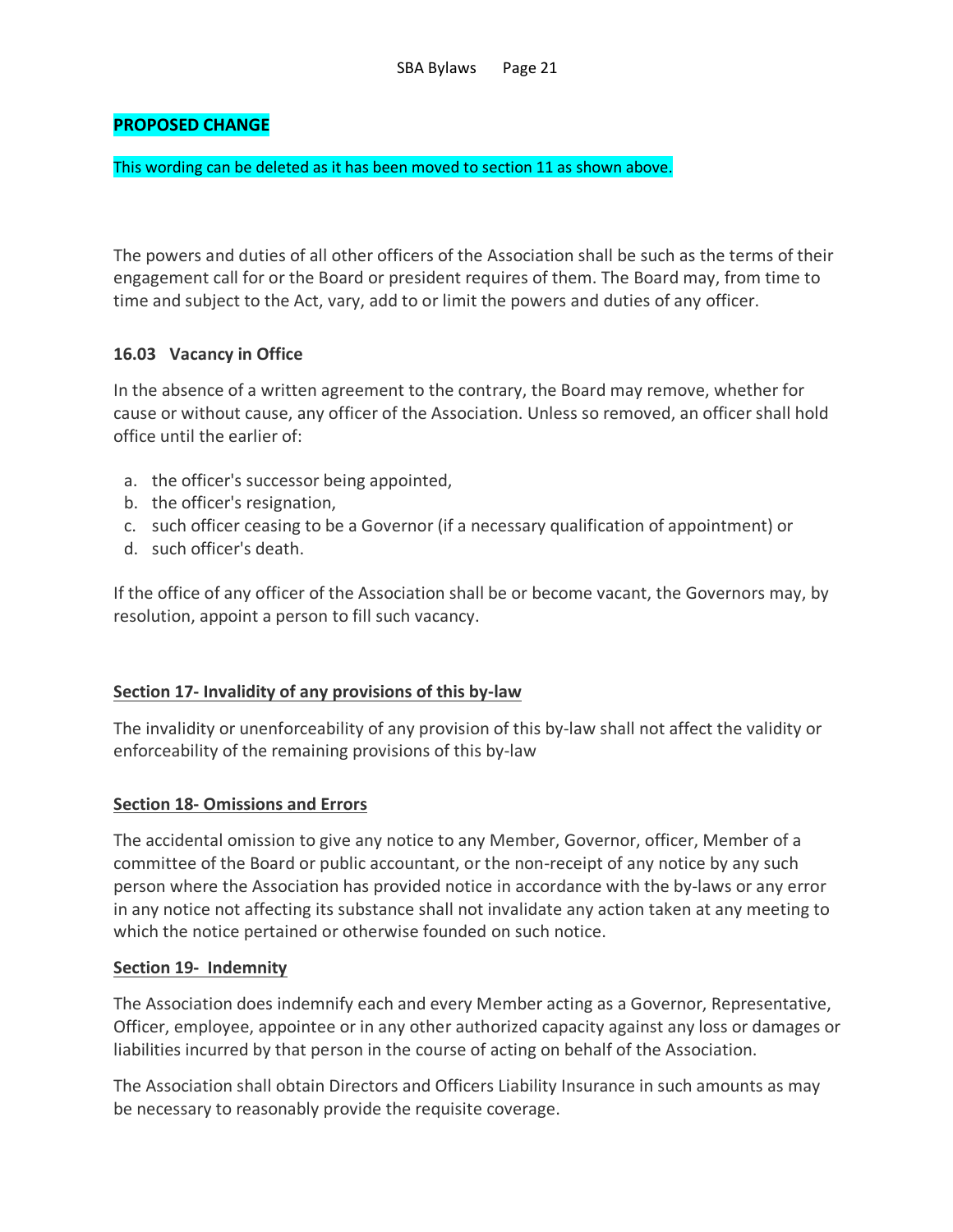# **Section 20– Remuneration**

Every member of the Board of Governors or the Board of Representatives or as a Committee Chair or member acting in the course of his or her duties is entitled to be reimbursed for his or her out of pocket expenses, and mileage in accordance with the rate fixed by the Board.

No person who is a Member is entitled to be paid on a fee for service basis without the express approval of the Executive Committee, saving for those Members who are providing goods and services to the Association in the ordinary course of business.

# **Section 21- Dispute Resolution**

# **21.01 Mediation and Arbitration**

Disputes or controversies among Members, Governors, officers, committee Members, or volunteers of the Association may be resolved in accordance with mediation and/or arbitration as provided as the parties may agree.

# **21.02 Dispute Resolution Mechanism**

In the event that a dispute or controversy among Members, Governors, officers, committee Members or volunteers of the Association arising out of or related to the articles or by-laws, or out of any aspect of the operations of the Association is not resolved in private meetings between the parties, then without prejudice to or in any other way derogating from the rights of the Members, Governors, officers, committee Members, employees or volunteers of the Association as set out in the articles, by-laws or the Act, and as an alternative to such person instituting a law suit or legal action, such dispute or controversy shall be settled by a process of dispute resolution as follows:

- a. The dispute or controversy shall first be submitted to a panel of mediators whereby the one party appoints one mediator, the other party (or if applicable the Board of the Association) appoints one mediator, and the two mediators so appointed jointly appoint a third mediator. The three mediators will then meet with the parties in question in an attempt to mediate a resolution between the parties.
- b. The number of mediators may be reduced from three to one or two upon agreement of the parties.
- c. If the parties are not successful in resolving the dispute through mediation, then the parties agree that the dispute shall be settled by arbitration before a single arbitrator, who shall not be any one of the mediators referred to above, in accordance with the provincial or territorial legislation governing domestic arbitrations in force in the province or territory where the registered office of the Association is situated or as otherwise agreed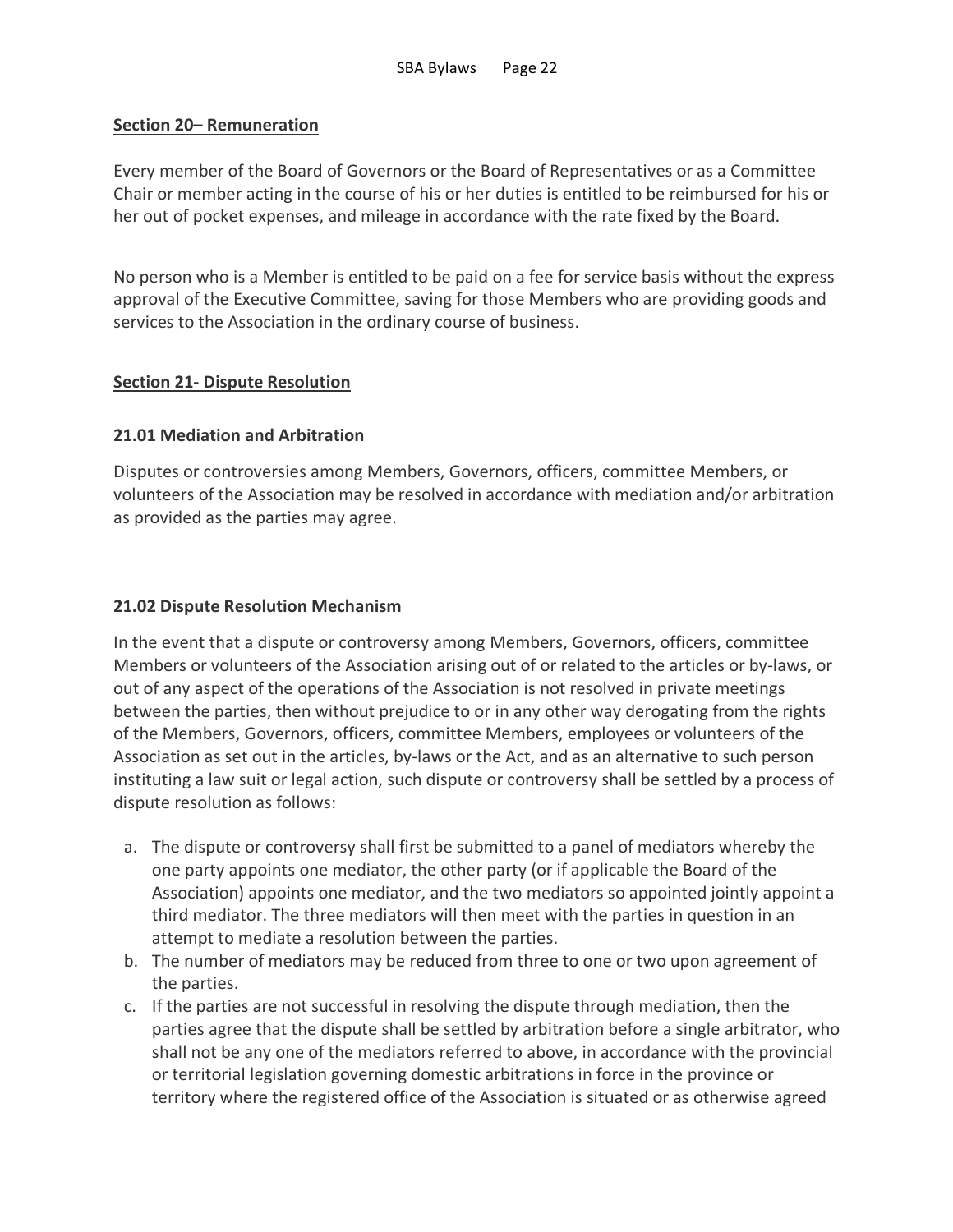upon by the parties to the dispute. The parties agree that all proceedings relating to arbitration shall be kept confidential and there shall be no disclosure of any kind. The decision of the arbitrator shall be final and binding and shall not be subject to appeal on a question of fact, law or mixed fact and law.

d. All costs of the mediators appointed in accordance with this section shall be borne equally by the parties to the dispute or the controversy. All costs of the arbitrators appointed in accordance with this section shall be borne by such parties as may be determined by the arbitrators.

# **Section 22- Effective date**

# **Effective Date**

Subject to matters requiring a special resolution, this by-law shall be effective when made by the Association.

# **Section 23– Documents of Policy**

**23.01** The Board of Governors shall establish and maintain a code of operation (published in the annual handbook – The Document of Rules and Regulations) which govern the activities, and programming of the organization. The text of the regulations shall be recorded and distributed to the membership through all official S.B.A. publications.

**23.02** The Board of Governors shall compile an Administration Manual and update it as required in order that all existing programs, committees, and staff responsibilities can be assessed by any member of the Board of Governors.

**23.03** The board of Governors shall compile a playoff manual and update it annually.

**23.04** In the event that circumstances dictate, changes, additions or deletions may be effected by the Board of Governors with a majority vote.

**23.05** All motions which change, add or delete to the programming documents must be identified in the MINUTES of the Board of Governors meeting under the caption …"AMENDMENTS TO PROGRAMMING PROCEDURES".

**23.06** The documents of policy are designed to supplement, not replace these by-laws. In the event of a conflict between the documents of policy and these by-laws, the by-laws shall prevail.

# **Appendix A**

**Organizational Chart**

**S.B.A. BOARD OF GOVERNORS**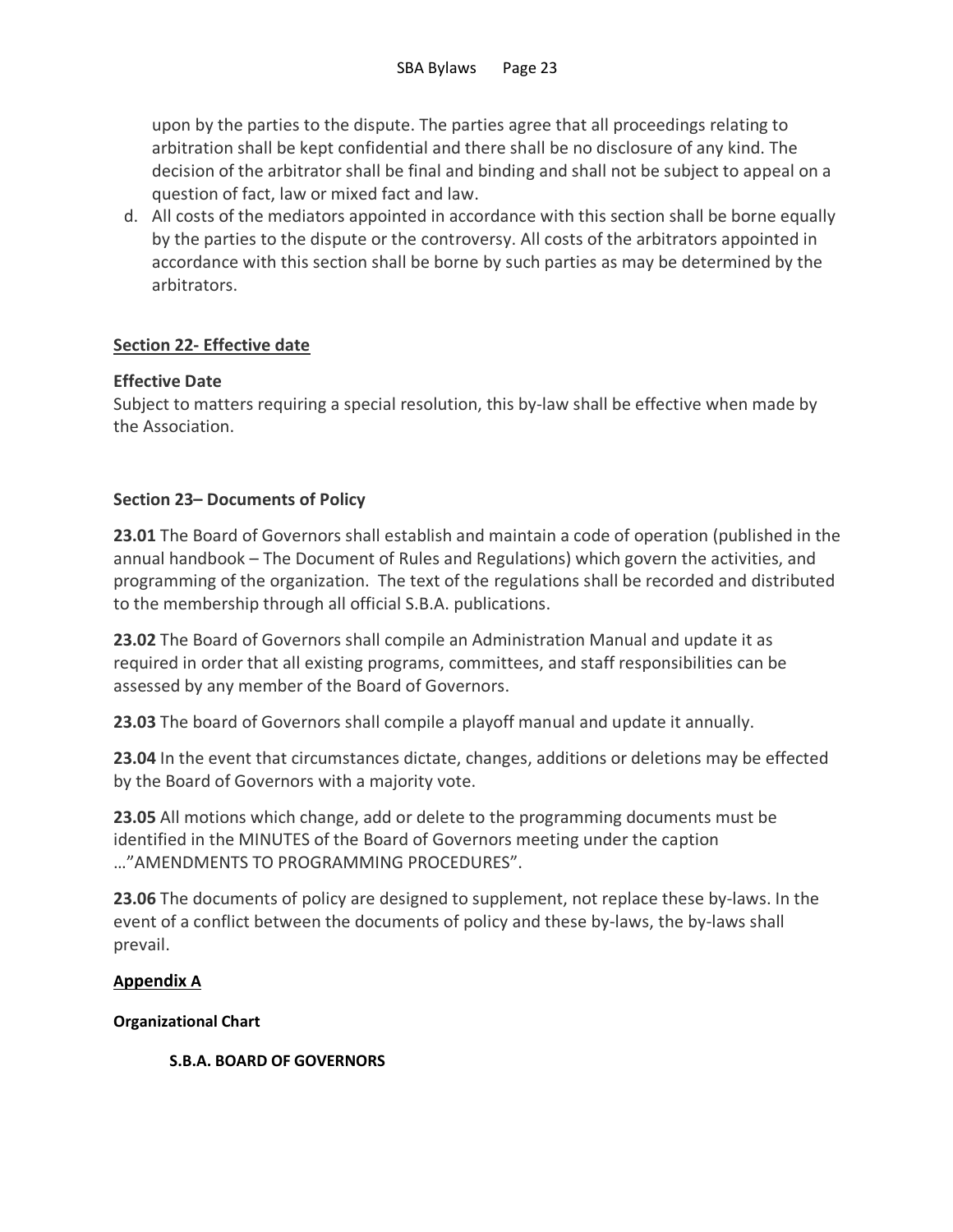| President        |                           |  | Zone 6 Governor  |                  |
|------------------|---------------------------|--|------------------|------------------|
| Past President   |                           |  | Zone 7 Governor  |                  |
| Vice-President   | Zone 8 Governor           |  |                  |                  |
| Zone 1 Governor  | Commissioner(s)           |  |                  |                  |
| Zone 2 Governor  | High Performance Chairman |  |                  |                  |
| Zone 3 Governor  | <b>Umpire Supervisor</b>  |  |                  |                  |
| Zone 4 Governor  | Playoff Chairman          |  |                  |                  |
| Zone 5 Governor  |                           |  |                  |                  |
| Zone 1           | Zone 2                    |  | Zone 3           | Zone 4           |
| Governor         | Governor                  |  | Governor         | Governor         |
| &                | &                         |  | &                | &                |
| three or four    | three or four             |  | three or four    | three or four    |
| appointed Zone   | appointed Zone            |  | appointed zone   | appointed Zone   |
| <b>Directors</b> | <b>Directors</b>          |  | <b>Directors</b> | <b>Directors</b> |
|                  |                           |  |                  |                  |
| Zone 5           | Zone 6                    |  | Zone 7           | Zone 8           |
| Governor         | Governor                  |  | Governor         | Governor         |
| &                | &                         |  | &                | &                |
| three or four    | three or four             |  | three or four    | three or four    |
| appointed Zone   | appointed Zone            |  | appointed zone   | appointed Zone   |
| <b>Directors</b> | <b>Directors</b>          |  | <b>Directors</b> | <b>Directors</b> |
|                  |                           |  |                  |                  |

1) Management of Affairs

- The affairs of the S.B.A. shall be managed by a Board of Governors constituted and empowered as herein set forth.

- The Management/Finance Committee makes decisions on the management, approvals on finances and operation of the Association on matters that arise between board Meetings

# **Appendix B**

#### **Administration of the Association**

1. The fiscal year end of the Association shall be December 31<sup>st</sup>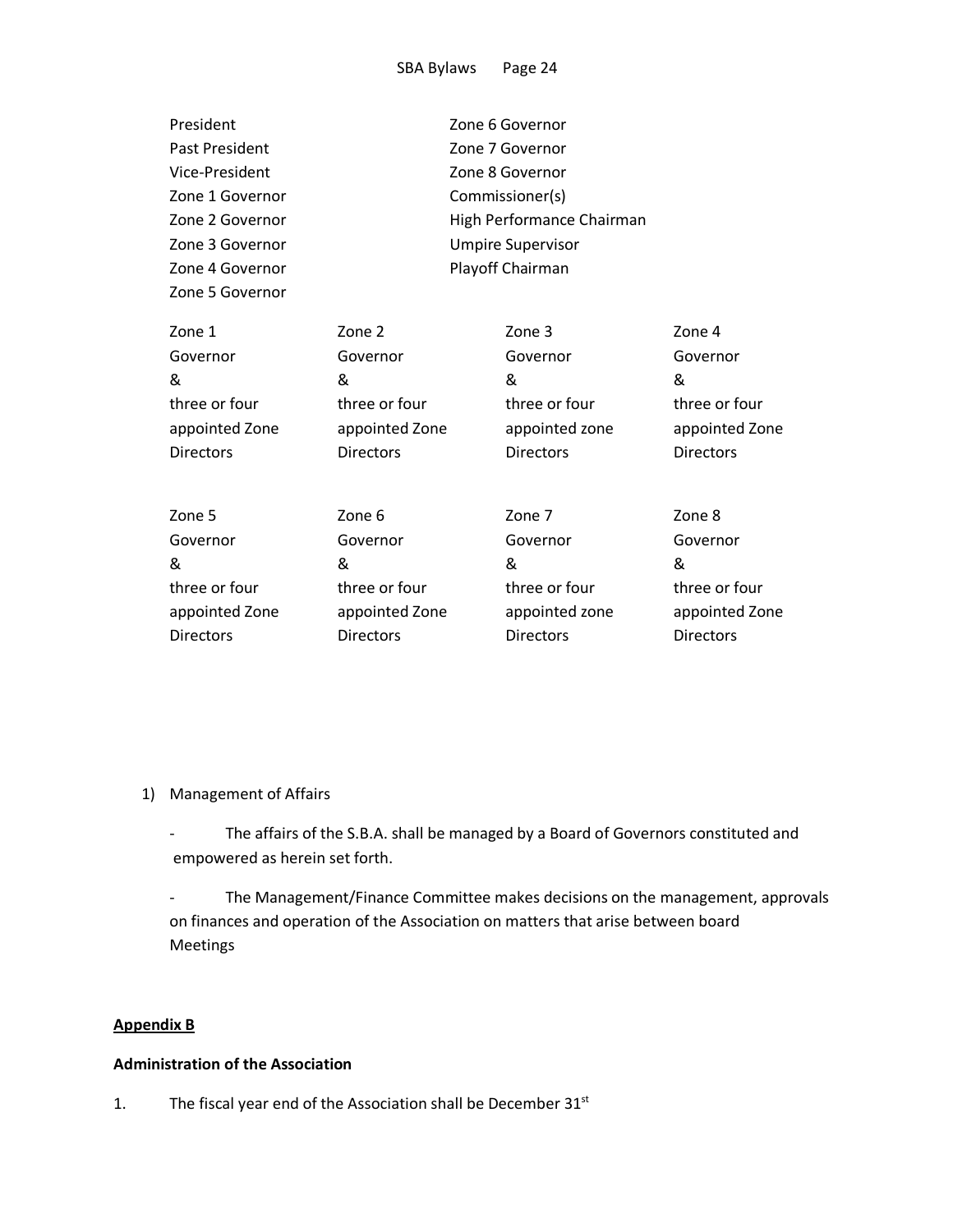- 2. The financial institution of the Association shall be TD Canada Trust
- 3. The Officers for the Association shall be:
	- a) The President
	- b) The Vice President
- 4. The Signing Officers for the Association shall be:
	- (a) ThePresident
	- (b) TheVice President
	- (c) The Executive Director
	- (d) The Commissioner for Baseball
- 5. The Registered Office of the Association is:

300-1734 Elphinstone Street Regina, SK S4T 1K1

#### **Appendix C**

#### **Committees**

The Board of Governors, at the first meeting following the Annual General Meeting, will appoint members of the board to the following committees and any other committees as deemed necessary:

#### **Management & Finance Committee**

Members shall include:

- President Chair
- Past President
- Vice-President
- Executive Director
- High Performance Director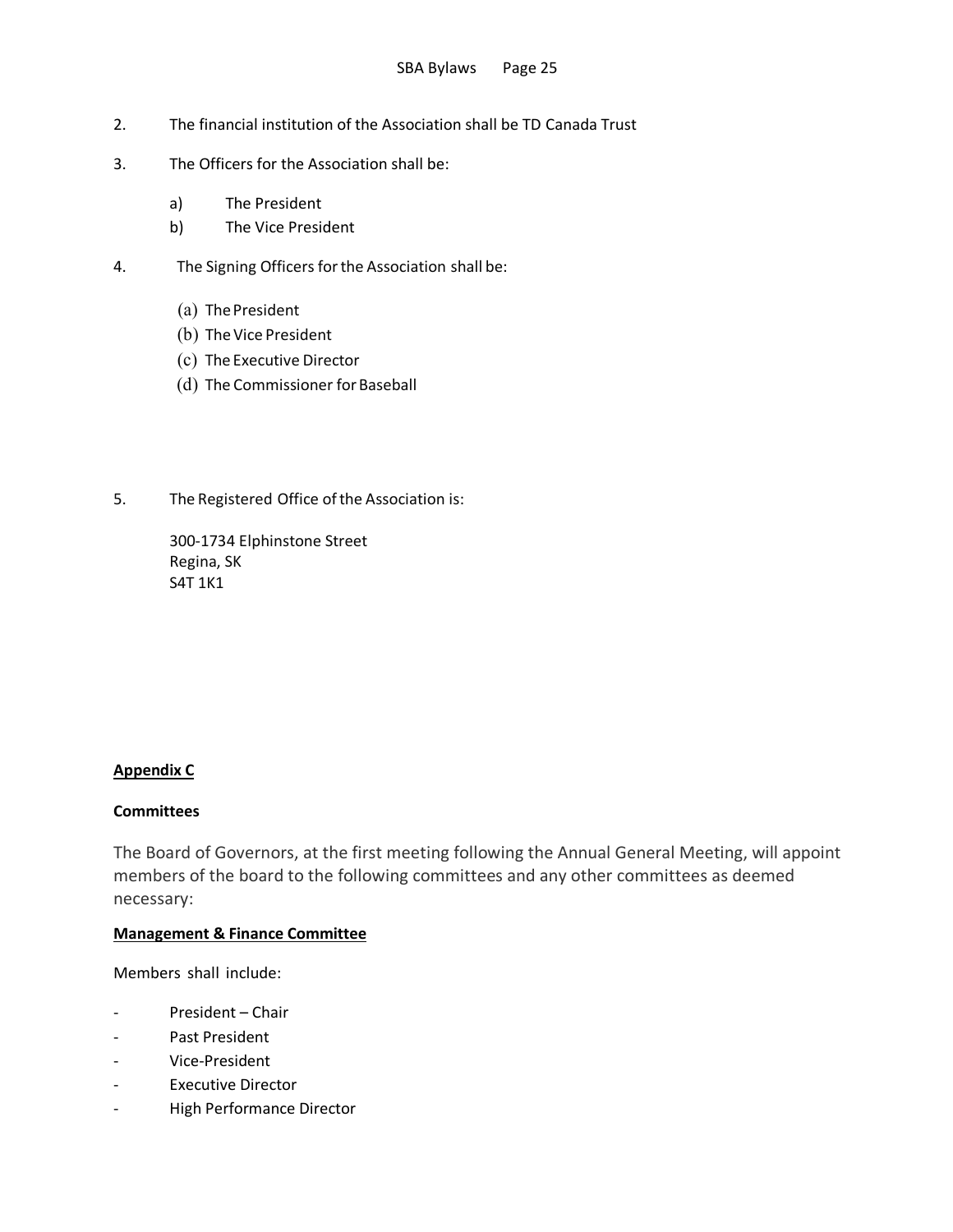- Commissioner(s)
- One or two experienced members from existing Board of Governors chosen by the President

# **Playoff**

Members shall include:

- Chair may be Past President or another appointed by the Board
- **-** President
- Vice-President
- **-** Executive Director
- High Performance Director
- **-** Commissioner(s)
- **-** Umpire Supervisor
- **-** 6 divisional supervisors Mosquito, Pee Wee, Bantam, Midget, Junior, Senior

#### **Coaching and Development (High Performance)**

Members shall include:

- Committee Chairperson may be current Vice President
- High Performance Director
- Executive Director
- 3-4 other members appointed by the President and approved by the Board

#### **Umpire Committee**

Members shall include:

- Umpire Supervisor chairperson to be appointed each year by the Board of Governors
- 8 Zone Umpire Directors to be named by the Umpire Supervisor by November 1 each year
- 1 Management Committee member (at the discretion of the President)

#### **Resolution Committee**

Members shall include:

- Commissioner Chair
- Executive Director
- 1 Management Committee representative (at the discretion of the President)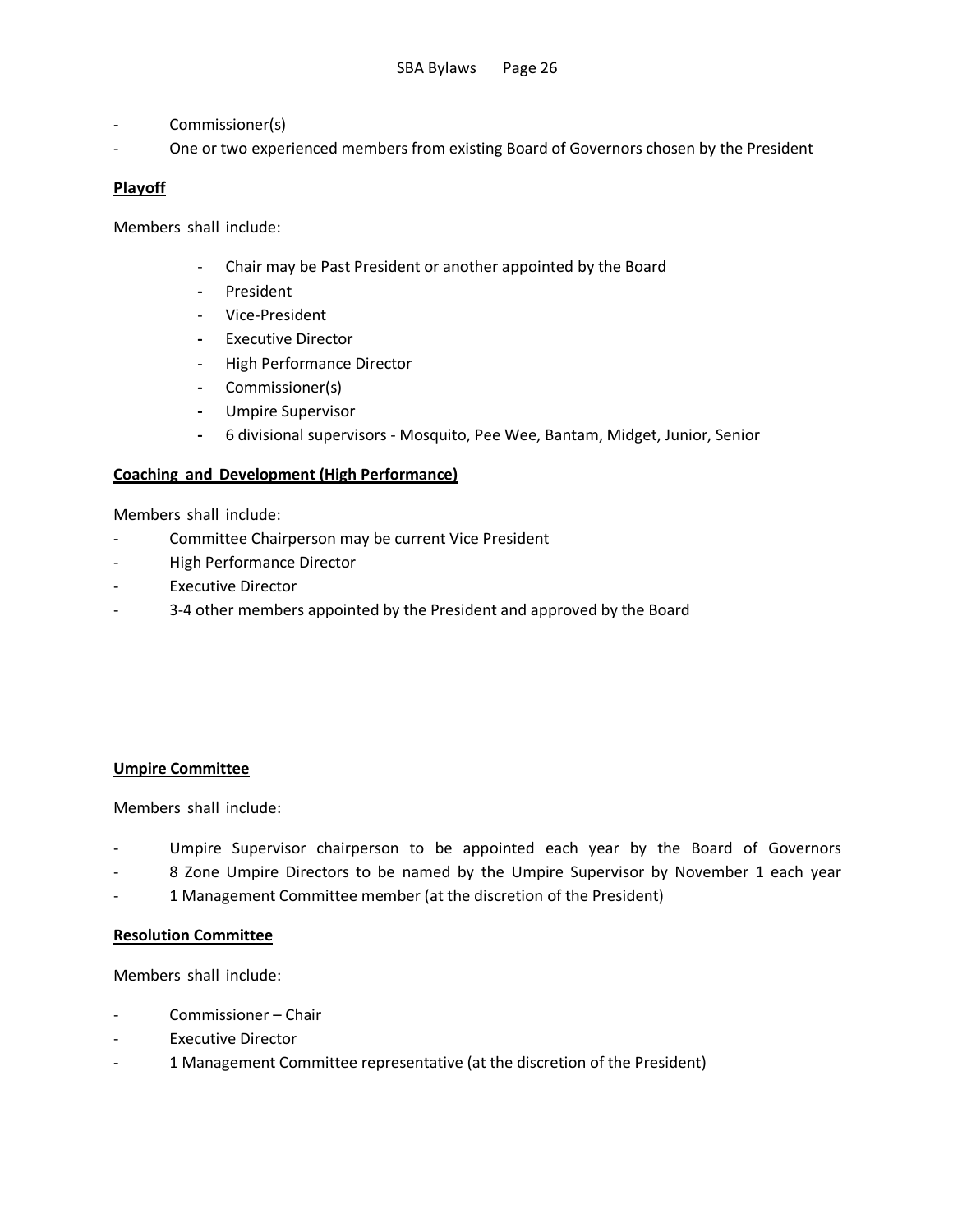#### **Awards Committee**

Members shall include:

- Executive Director (Chair)
- Umpire Supervisor
- 3 other members as appointed by the President

#### **Communications Committee**

Members shall include:

- Executive Director Chair
- 1-3 Board Members
- Others at the discretion of the President

#### **Marketing Committee**

Members shall include:

- Chairperson to be appointed and should be an expert in this field
- 1 Management Committee representative
- Executive Director
- High Performance Director

#### **Harassment Committee**

Members shall include:

- Commissioner Chair
- 1 other at the discretion of the President

#### **Sport Legacy Committee**

Members shall include:

- Commissioner Chair
- Executive Director

#### **History Committee**

Members shall include:

A Historian will be appointed and the appointment reviewed on an annual basis by the Management Committee.

The duties of all the committees shall be outlined in the Administration Manual.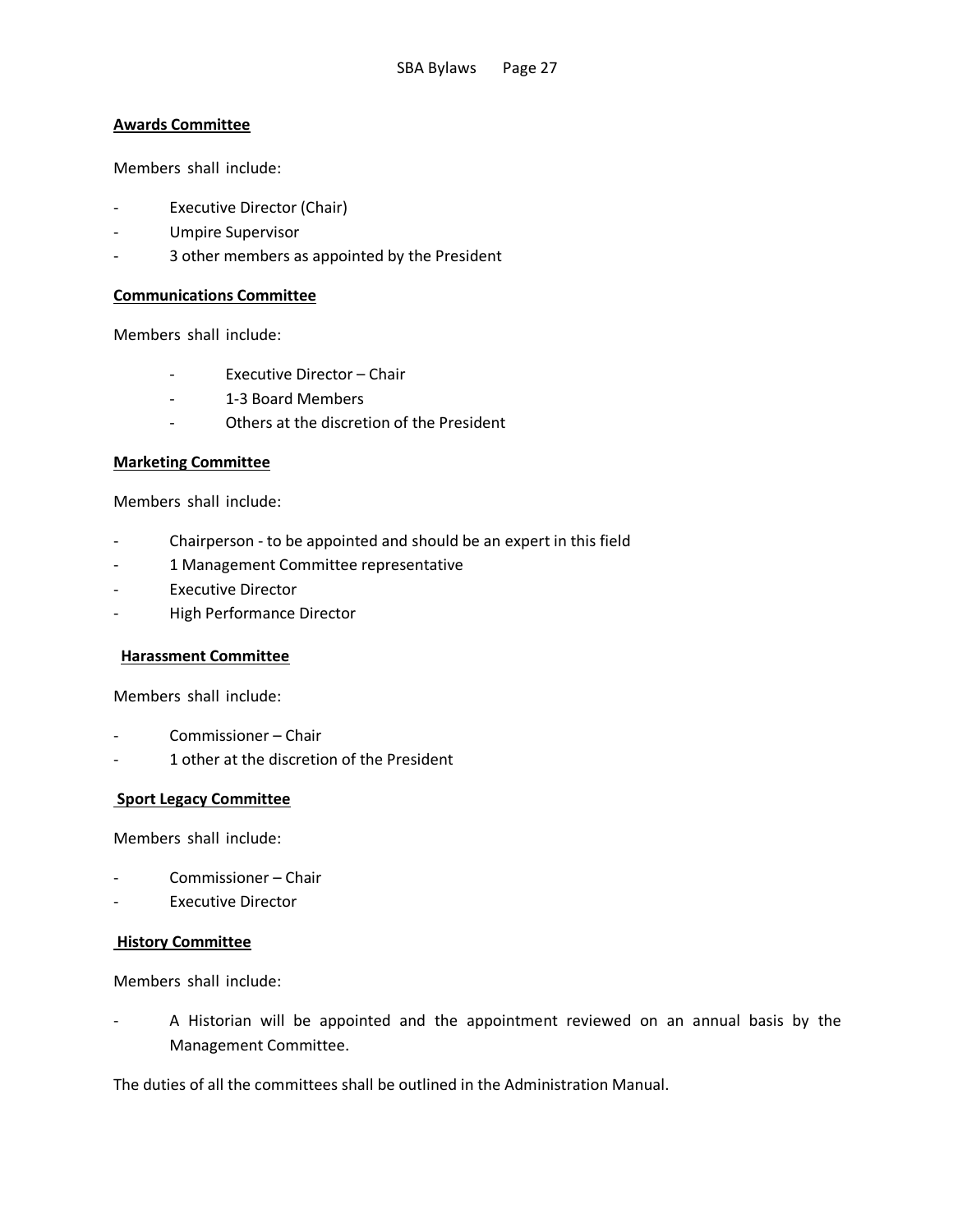#### **APPENDIX D**

#### S.B.A. Zone Committees

A Zone Committee governs each of the eight operating zones within the S.B.A.. This committee is made up of an elected governor plus three to four **(3-4)** appointed representatives (directors). All committees are under the direction and supervision of the governor, who sits on the S.B.A. Board of Governors. All governors are empowered to regulate and conduct S.B.A. programming business within the boundaries of their respective zones, in accordance with SBA Policy.

Duties of the zone committees are outlined in detail in the administration manual.

#### **APPENDIX E**

# **Discipline of Membership by the Commissioner or Board of Governors**

The commissioner's and Board of Governor's discipline process is outlined in detail in the SBA handbook which is produced annually.

Suggested discipline guidelines are contained in the Administration Manual.

#### **APPENDIX F**

#### **Saskatchewan Baseball Association Code of Conduct - Umpires:**

All umpires within the S.B.A. will adhere to each of the following guidelines in respect to their behaviour while representing the S.B.A.:

1. Will honour all obligations and commitments, regardless of the nature of inconvenience or monetary loss.

2. Will work in a spirit of loyalty and allegiance to the association to which I am a member.

3. Will dress and maintain my appearance in an appropriate manner while the public perceives me as an S.B.A. umpire.